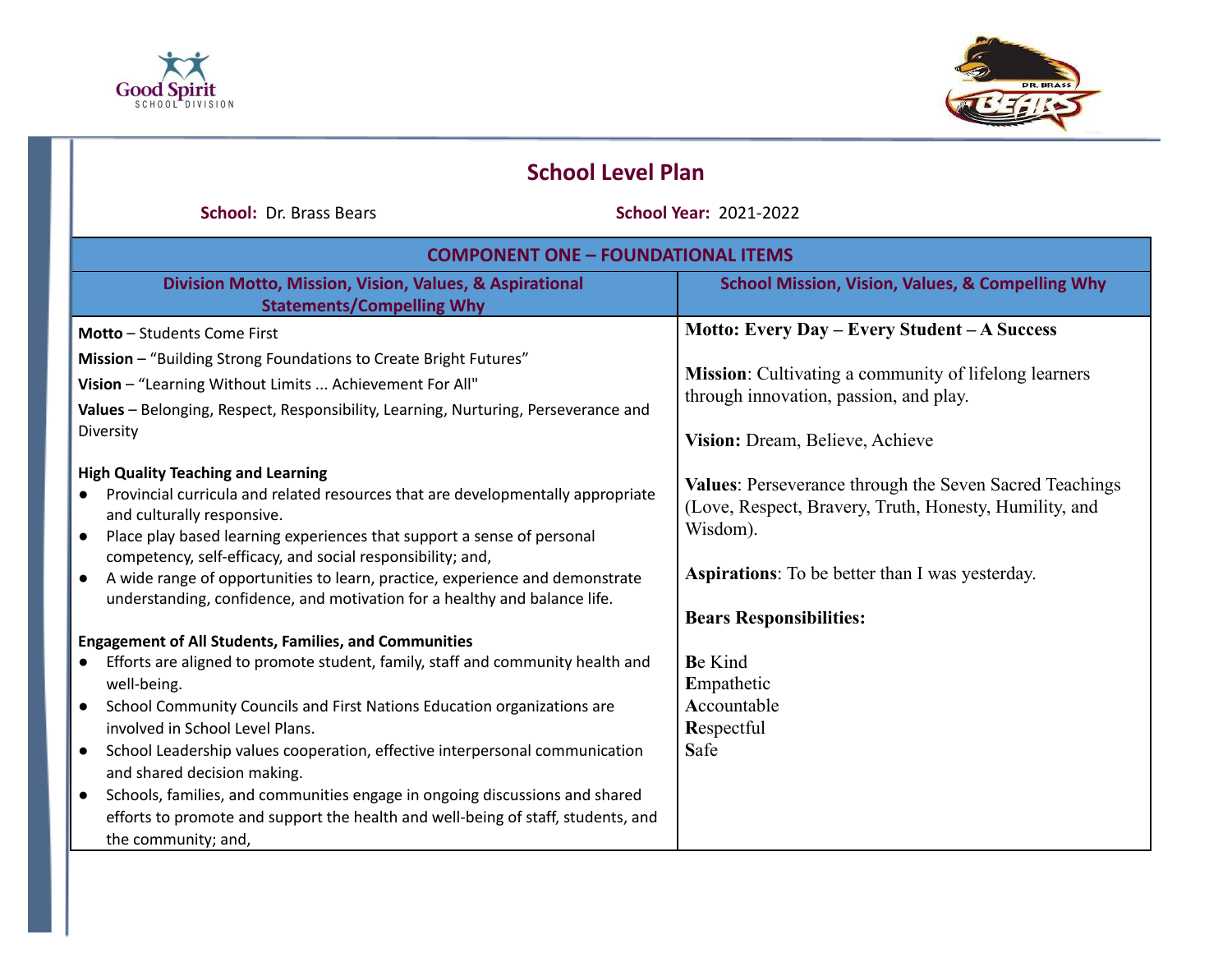Reciprocal relationships share resources and services within the school and community.

### **Effective Policy**

- Protocols for collaboration on policy development and related protocols practices for health and well-being.
- Ongoing evaluation and monitoring of needs and effectiveness of efforts to improve well-being.
- Promising practices that enhance and well-being; and,
- Clear practices, procedures, protocols and regulations regarding health and safety in children and youth (e.g., nutrition, anti-bullying, physical activity, pandemic planning, air quality).

### **Healthy, Sustainable Physical and Social Environments**

- Access to and support for healthier options.
- A welcoming, caring, and inclusive environment.
- Healthy relationships among and between staff, students, and the community.
- Responsive and inclusive leadership of staff, students, and community.
- Relationships that influence and are influenced by families, cultural perspectives, and the community.
- Modern, responsible infrastructure to maintain and promote the highest levels of support for students, staff, families, and the community.
- Systems that ensure buildings, grounds, transportation, and technology are built and maintained not only to current standards, but that practices and procedures are in place to plan for a strong, vibrant future.
- Proactive, innovative approaches to sustain, support and grow Division facilities and systems.
- Efficiencies, both internally and externally, to ensure appropriate resources are targeted to our key areas including facilities, transportation, and technology.
- Strategies to use the school buildings and grounds, materials, equipment, and routes to and from the school to enhance well-being of staff, students, and the community; and,
- Informal role modelling, peer support, nurturing families, and safe communities.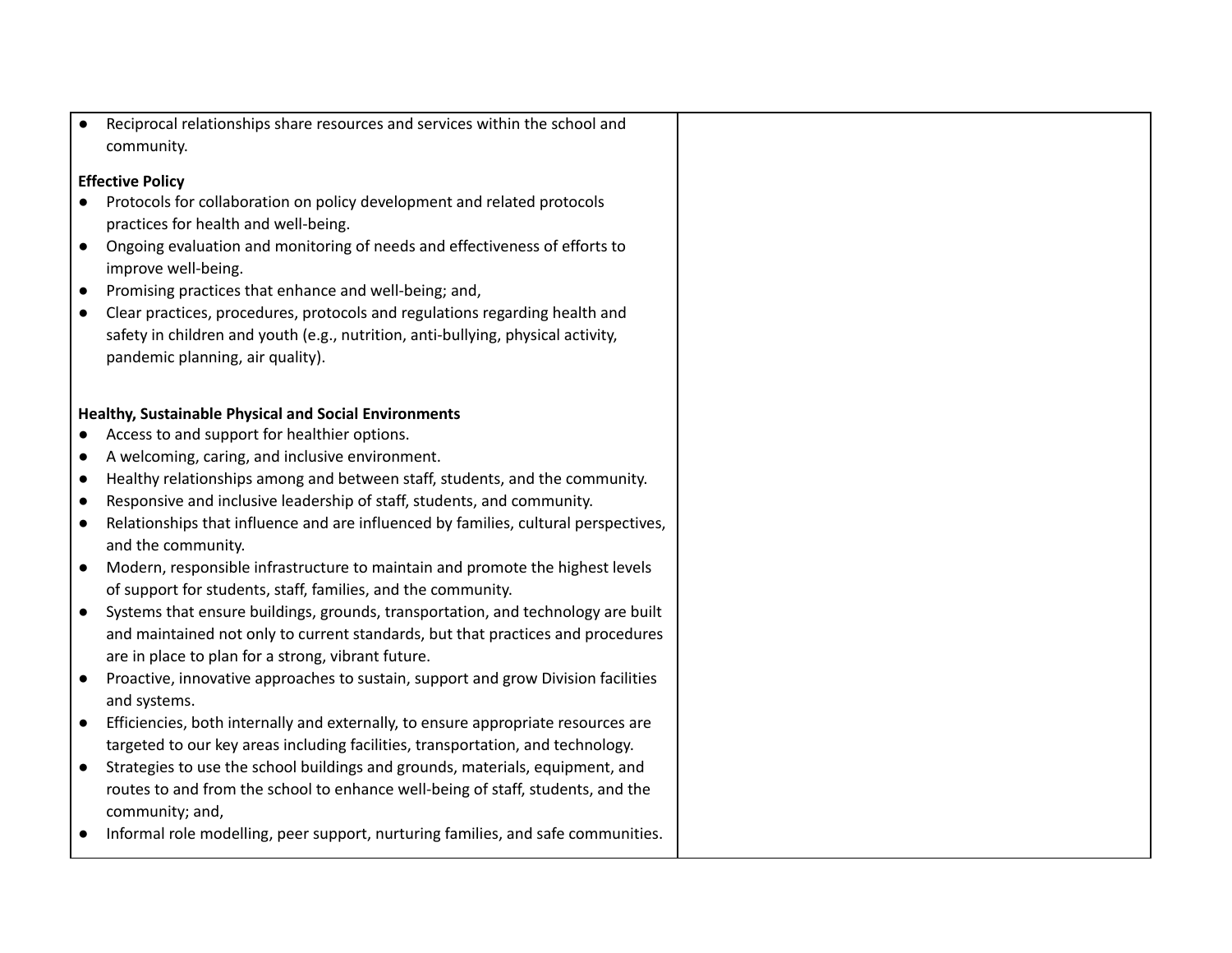| <b>COMPONENT TWO - ACTION PLAN</b>                                                                                                   |                                                                                                                                                                                                                                                                                                                                                                                                                                                                                                                                                                                                                                                                                                                                                                                                                                                                                                                                                                                                                                                                                                                                                                                                                                                                                                                                                                                                                                                                                                              |                             |
|--------------------------------------------------------------------------------------------------------------------------------------|--------------------------------------------------------------------------------------------------------------------------------------------------------------------------------------------------------------------------------------------------------------------------------------------------------------------------------------------------------------------------------------------------------------------------------------------------------------------------------------------------------------------------------------------------------------------------------------------------------------------------------------------------------------------------------------------------------------------------------------------------------------------------------------------------------------------------------------------------------------------------------------------------------------------------------------------------------------------------------------------------------------------------------------------------------------------------------------------------------------------------------------------------------------------------------------------------------------------------------------------------------------------------------------------------------------------------------------------------------------------------------------------------------------------------------------------------------------------------------------------------------------|-----------------------------|
| <b>High Quality Teaching and Learning</b>                                                                                            |                                                                                                                                                                                                                                                                                                                                                                                                                                                                                                                                                                                                                                                                                                                                                                                                                                                                                                                                                                                                                                                                                                                                                                                                                                                                                                                                                                                                                                                                                                              |                             |
| <b>Division Level</b>                                                                                                                | <b>School Level</b>                                                                                                                                                                                                                                                                                                                                                                                                                                                                                                                                                                                                                                                                                                                                                                                                                                                                                                                                                                                                                                                                                                                                                                                                                                                                                                                                                                                                                                                                                          |                             |
| <b>Division Outcomes</b>                                                                                                             | <b>School Level Outcome &amp;/or Work Plans</b>                                                                                                                                                                                                                                                                                                                                                                                                                                                                                                                                                                                                                                                                                                                                                                                                                                                                                                                                                                                                                                                                                                                                                                                                                                                                                                                                                                                                                                                              | <b>Evidence of Progress</b> |
|                                                                                                                                      | (Supports Sector and Division)                                                                                                                                                                                                                                                                                                                                                                                                                                                                                                                                                                                                                                                                                                                                                                                                                                                                                                                                                                                                                                                                                                                                                                                                                                                                                                                                                                                                                                                                               | (How Have You Done?)        |
| By June 30, 2022, 27% more students will exit Kindergarten at<br>appropriate development (green) than when entering<br>Kindergarten. | By June 30, 2022, 27% more students will<br>exit Kindergarten at appropriate<br>development (green) than when entering<br>Kindergarten.<br>1. Before June 30, 2022 The Early Years Evaluation (EYE)<br>will be given to assess our Kindergarten student's<br>readiness for learning.<br>2. Homeroom teacher will meet with PSP and SST to<br>discuss students at risk.<br>3. Classroom Interventions will be put in place for students<br>who not meeting expectations<br>4. The EYE will be given in May to students who were not<br>meeting expectations on the original assessment.<br>5. At the completion of October 2021 and March 2022,<br>pre-assessments will be conducted to gauge students<br>needing enrichment opportunities for EYE Assessments.<br>6. During the 2021-2022 school year at PLC meetings<br>Kindergarten-Grade 2 teachers will have common<br>language meetings (Literacy Continuum and Word Study).<br>7. Transition meetings (November, May, and June) with<br>the Kindergarten and Grade 1 teacher will ensure our<br>student supports are in place as students enter grade 1.<br>8. Transition meetings (May or June) with the<br>Kindergarten and Play School teacher will ensure our<br>student supports are in place as students enter<br>Kindergarten.<br>9. The EYE data will be reported to the community as part<br>of the 2021-2022 School Report.<br>10. The Kindergarten teacher will develop Professional<br>Growth Goals connected to early literacy practices. |                             |
|                                                                                                                                      |                                                                                                                                                                                                                                                                                                                                                                                                                                                                                                                                                                                                                                                                                                                                                                                                                                                                                                                                                                                                                                                                                                                                                                                                                                                                                                                                                                                                                                                                                                              |                             |
|                                                                                                                                      |                                                                                                                                                                                                                                                                                                                                                                                                                                                                                                                                                                                                                                                                                                                                                                                                                                                                                                                                                                                                                                                                                                                                                                                                                                                                                                                                                                                                                                                                                                              |                             |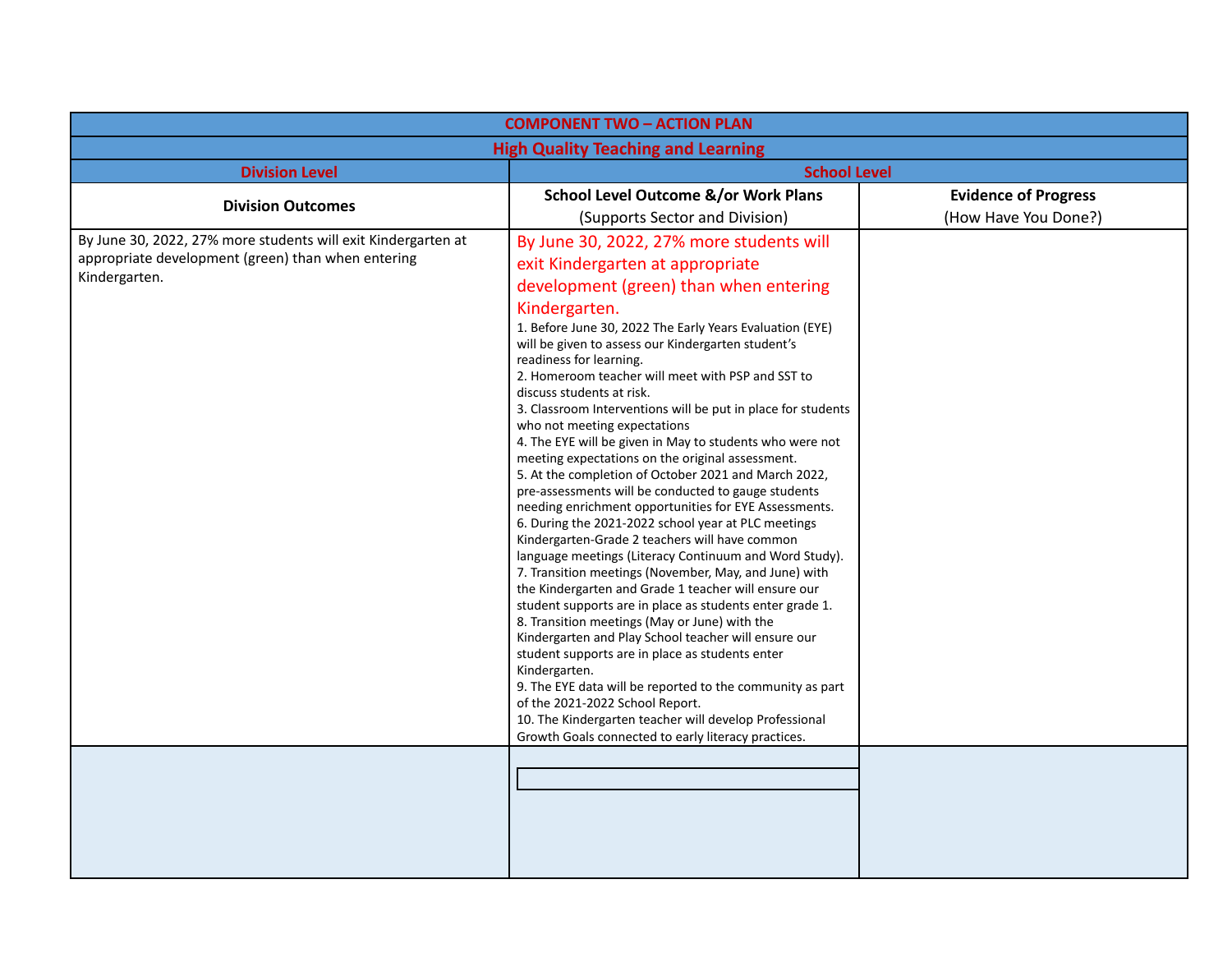| By June 30, 2022, 90% of students will show one-years growth in | By June 30, 2022 all of our grade 1 to 8                                                       |  |
|-----------------------------------------------------------------|------------------------------------------------------------------------------------------------|--|
| their reading levels.                                           | students will be given the Fountas & Pinnell                                                   |  |
|                                                                 | Reading Assessment according to GSSD                                                           |  |
|                                                                 | timelines.                                                                                     |  |
|                                                                 | 1. Grade 7 and 8 students who are below level                                                  |  |
|                                                                 | will be given the Fountas & Pinnell Reading                                                    |  |
|                                                                 | Assessment according to the grade 2 timelines.                                                 |  |
|                                                                 | Between the ELA and SST teachers will                                                          |  |
|                                                                 | administer this assessment.                                                                    |  |
|                                                                 | 3. The Grade 1 Early Literacy Assessments will                                                 |  |
|                                                                 | be given. These assessments will guide group                                                   |  |
|                                                                 | formation.                                                                                     |  |
|                                                                 | 4. All teachers of ELA will use their UBD year                                                 |  |
|                                                                 | plan for each context being taught. Teachers will<br>continue to amend these documents as they |  |
|                                                                 | work through them.                                                                             |  |
|                                                                 | 5. The Grade 1 to 3 teachers will use the F&P                                                  |  |
|                                                                 | Word Study program as part of their balanced                                                   |  |
|                                                                 | instructional approach.                                                                        |  |
|                                                                 | 6. Levelled Literacy Interventions will be offered                                             |  |
|                                                                 | to students under level using the GSSD look fors                                               |  |
|                                                                 | and criteria. The student selection meetings                                                   |  |
|                                                                 | happen in October, January, April and June.                                                    |  |
|                                                                 | 7. Seeing Stars will be offered to students who                                                |  |
|                                                                 | are not having success with LLI.                                                               |  |
|                                                                 | 8. ELA instructors will use the GSSD Portal to support their                                   |  |
|                                                                 | Reading Programming and Assessment.                                                            |  |
|                                                                 | 9. ELA instructors will use data to create personal reading                                    |  |
|                                                                 | Portfolios for each student. Differentiated instruction                                        |  |
|                                                                 | will support each student's learning.                                                          |  |
|                                                                 | 10. Staff will use Graphic Organizers for support student                                      |  |
|                                                                 | Learning.                                                                                      |  |
|                                                                 | 11. ELA instructors will have one on one conferences to                                        |  |
|                                                                 | support student's reading growth.                                                              |  |
|                                                                 | 12. During the 2021-2022 year, staff will reflect midway                                       |  |
|                                                                 | through a reporting period on student progress. At this                                        |  |
|                                                                 | time, during intervention meetings, staff and SST will                                         |  |
|                                                                 | determine enrichment opportunities. This will occur                                            |  |
|                                                                 | after each Report Period.                                                                      |  |
|                                                                 | 13. ELA instructors will use Book Talks, Trailers, and Word                                    |  |
|                                                                 | Walls to engage students.                                                                      |  |
|                                                                 | 14. October, January, and April PLC ELA teachers will                                          |  |
|                                                                 | observe the Literacy Continuum in regards to Reading                                           |  |
|                                                                 | with "Laddering" (above and below) class.                                                      |  |
|                                                                 | 15. ELA instructors will use Guided Reading to support and                                     |  |
|                                                                 | Individualize student programming.                                                             |  |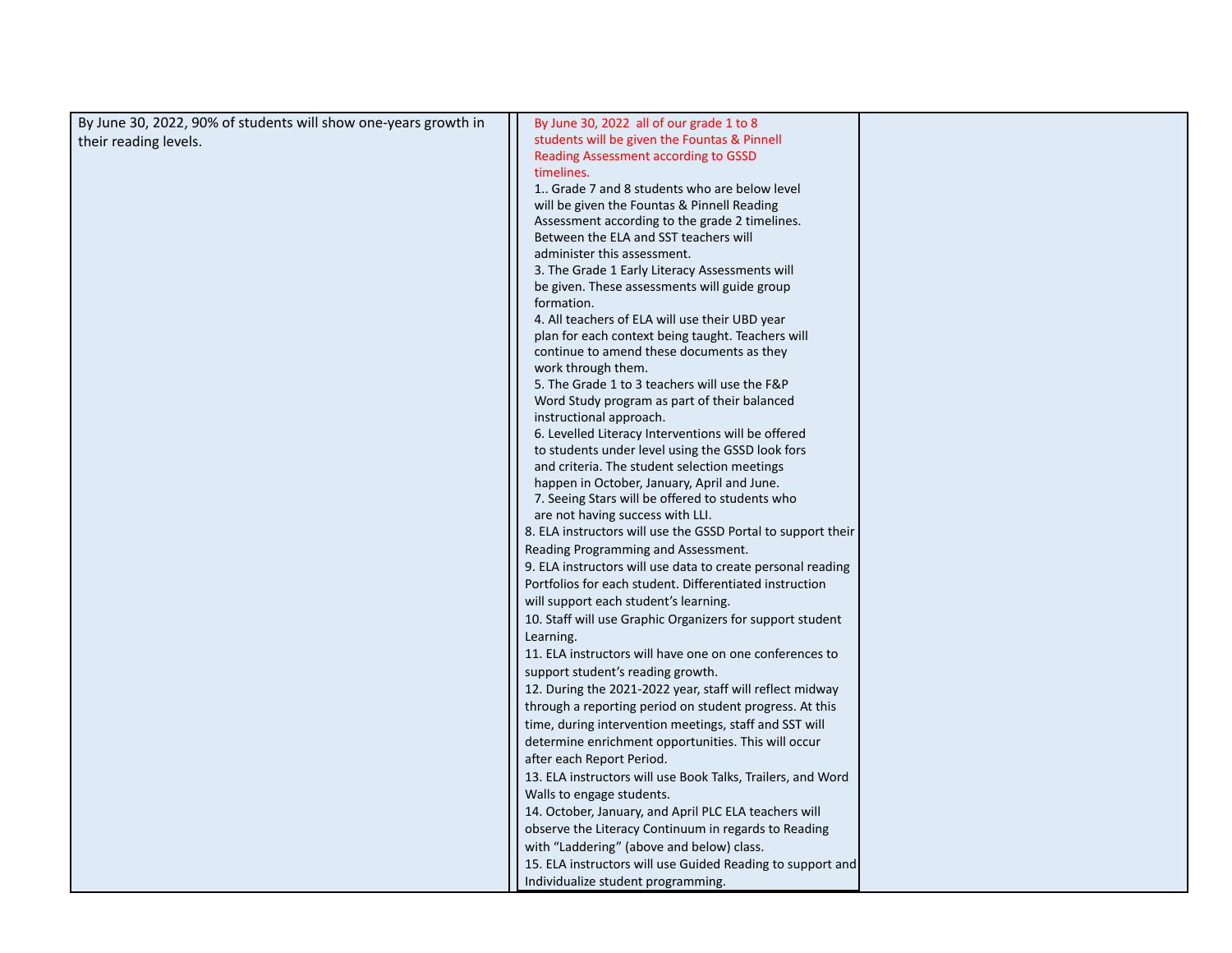|                                                                                                                                            | 16. ELA instructors will use F+P Literacy Continuum for<br>supporting their teachings.<br>17. Students will have the opportunity to use technology:<br>brainstorming platforms, padlet, pictures to express ideas,<br>Google Read and Write, etc.<br>18. ELA Grade 1/2 afterschool Reading Camp to develop<br>reading skills.                                                                                                                                                                                                                                                                                                                                                                                                                                                                                                                                                                                                                                                                                                       |  |
|--------------------------------------------------------------------------------------------------------------------------------------------|-------------------------------------------------------------------------------------------------------------------------------------------------------------------------------------------------------------------------------------------------------------------------------------------------------------------------------------------------------------------------------------------------------------------------------------------------------------------------------------------------------------------------------------------------------------------------------------------------------------------------------------------------------------------------------------------------------------------------------------------------------------------------------------------------------------------------------------------------------------------------------------------------------------------------------------------------------------------------------------------------------------------------------------|--|
| By June 30, 2022, there will be 2% more students writing at or<br>above grade level in Grades 4, 7, & 9 compared to the June 2019<br>data. | By June 30, 2022, there will be 2% more students<br>writing at or above grade level in Grades 1-8<br>compared to the June 2019 data.<br>1. ELA instructors will continue to use the support of the<br><b>GSSD Literacy Coaches.</b><br>2. During the 2021-2022 school year, staff will attempt to<br>report all Compose and Create Outcomes from<br>Kindergarten to Grade 8 each reporting period. The data<br>from each reporting period will be used to provide<br>enrichment opportunities. We recognize that as many<br>Compose and Create Outcomes should be reported as<br>possible for each reporting period. This data will be<br>reported to the community as part of the 2021-2022<br>School Report.<br>3. Literacy Team will use the GSSD Portal as a reference to<br>resources and strong teaching.<br>4. For the 2021-2022 school year, Administrator walk<br>throughs will use the Writing Continuum and offer<br>feedback to improve core instruction.<br>4. During the 2021-2022 school year, all teachers will use |  |
|                                                                                                                                            | the GSSD Analytical Compose & Create rubrics when<br>reporting to parents and offering feedback to students.<br>5. Literacy Team will use "Rise Up" to improve students'<br>writing.<br>6. Writing instruction as part of a balanced literacy<br>framework where the reading and writing connection is<br>fostered through mentor texts, modelled/shared writing,<br>and independent writing.<br>7. During the 2021-2022 ELA instructors will set writing<br>goals with each student to enhance writing skills.<br>8. Literacy instructors will use EET writing strategies.<br>9. By June 30, 2022 all students will have the opportunity<br>to enter the Young Saskatchewan Writers Contest.<br>10. By June 30, 2022 all students will have the opportunity<br>to write more reflectively about their lives. Writing for<br>more enjoyment with Writer's Notebook.                                                                                                                                                                 |  |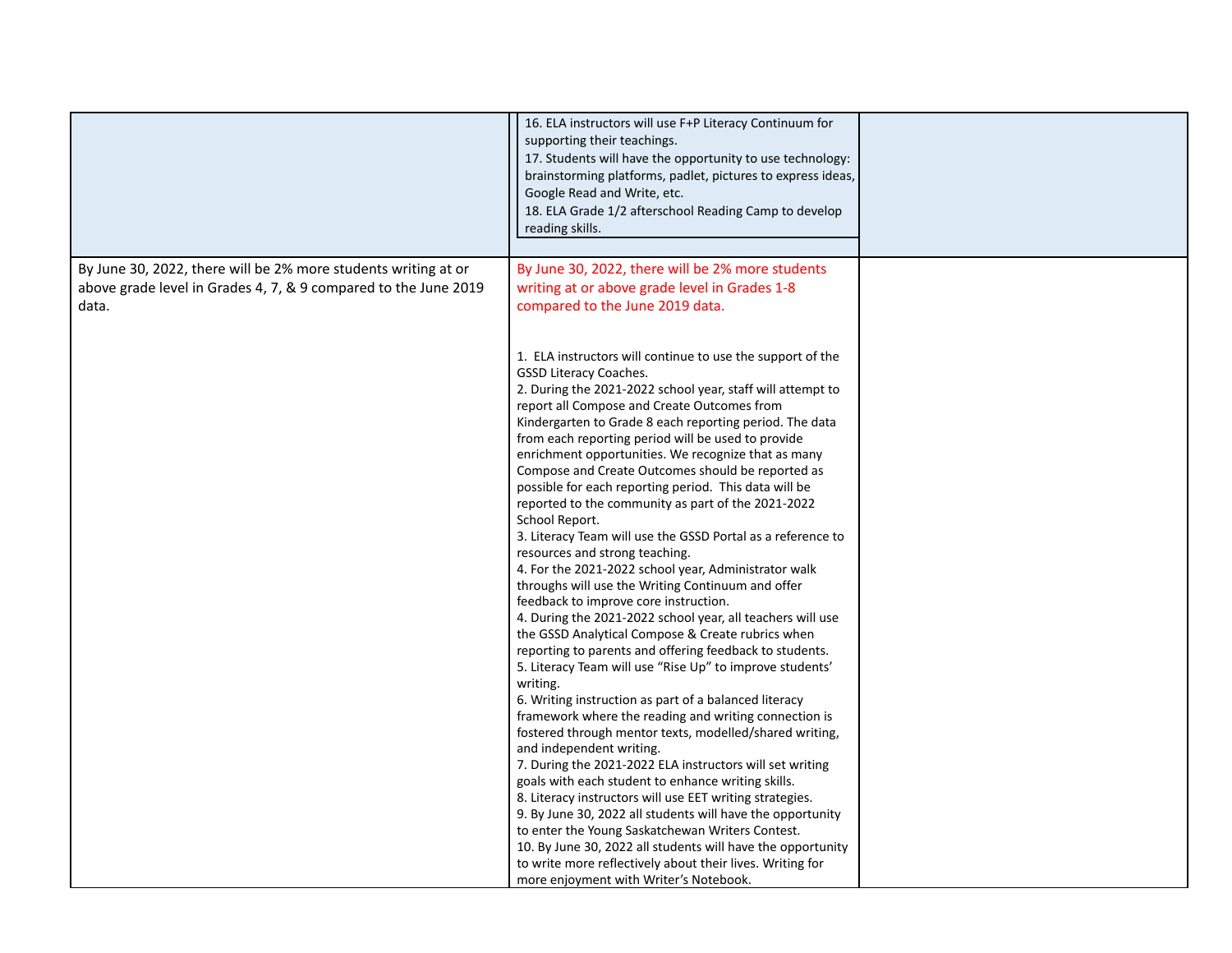|                                                                                                                                      | 11. Literacy instructors will use a "Bump It Up" Wall to<br>illustrate the various achievement levels for writing.<br>12. Students will have the opportunity to self-assesses<br>writing examples in their portfolios.<br>13. During the 2021-2022 year, staff will reflect midway<br>through a reporting period on student progress. At this<br>time, during intervention meetings, staff and SST will<br>determine enrichment opportunities.<br>14. Staff are encouraged to use Simplify Writing as a<br>resource.                                                                                                                                                                                                                                                                                                                                                                                                                                                                                                                                                                                                                                                                                                                                                                                                                                                                                                                                                                                                                                                                                                                                                                                                                                                  |  |
|--------------------------------------------------------------------------------------------------------------------------------------|-----------------------------------------------------------------------------------------------------------------------------------------------------------------------------------------------------------------------------------------------------------------------------------------------------------------------------------------------------------------------------------------------------------------------------------------------------------------------------------------------------------------------------------------------------------------------------------------------------------------------------------------------------------------------------------------------------------------------------------------------------------------------------------------------------------------------------------------------------------------------------------------------------------------------------------------------------------------------------------------------------------------------------------------------------------------------------------------------------------------------------------------------------------------------------------------------------------------------------------------------------------------------------------------------------------------------------------------------------------------------------------------------------------------------------------------------------------------------------------------------------------------------------------------------------------------------------------------------------------------------------------------------------------------------------------------------------------------------------------------------------------------------|--|
| By June 30, 2022, there will be 2% more Grades 2, 5, & 8 students<br>at or above grade level in math compared to the June 2019 data. | By June 30, 2022, there will be 2% more<br>Grades 2-8 students at or above grade level<br>in math compared to the June 2019 data.<br>1. During the 2020-2021 school year, all Numeracy<br>Outcomes from Kindergarten to grade 8 will be reported<br>for each reporting period. The data from each reporting<br>period will be used to provide enrichment opportunities.<br>We recognize that as many Numeracy Outcomes should<br>be reported as possible for each reporting period. This<br>data will be reported to the community as part of the<br>2020-2021 School Report.<br>2. During the 2020-2021 school year, all our students in<br>grades 1 to 8 will be given the GSSD Grade Level Screeners<br>during the assessment windows provided by the GSSD.<br>3. The GSSD Screener Reporting Tool will be used to guide<br>the instruction of teachers. Vertical columns represent<br>core instruction needs. Horizontal columns represent<br>individual interventions needed.<br>4. During the 2021-2022 school year, teachers from grades<br>1-3 will use Mathology.<br>5. During the 2021-2022 year, staff will reflect midway<br>through a reporting period on student progress. At this<br>time, during intervention meetings, staff and SST will<br>determine enrichment opportunities.<br>6. Team will have Math Intervention Videos and materials<br>available for students needing support.<br>7. To strengthen learning teachers will use Math Centers,<br>Math Talks, Math Walls, Math Dictionaries, and Math<br>Journals.<br>8. Staff will use "play-based" Math learning opportunities<br>to develop stronger reasons "why" to learning Math (real<br>world application). This will also encourage students to<br>use manipulatives during learning. |  |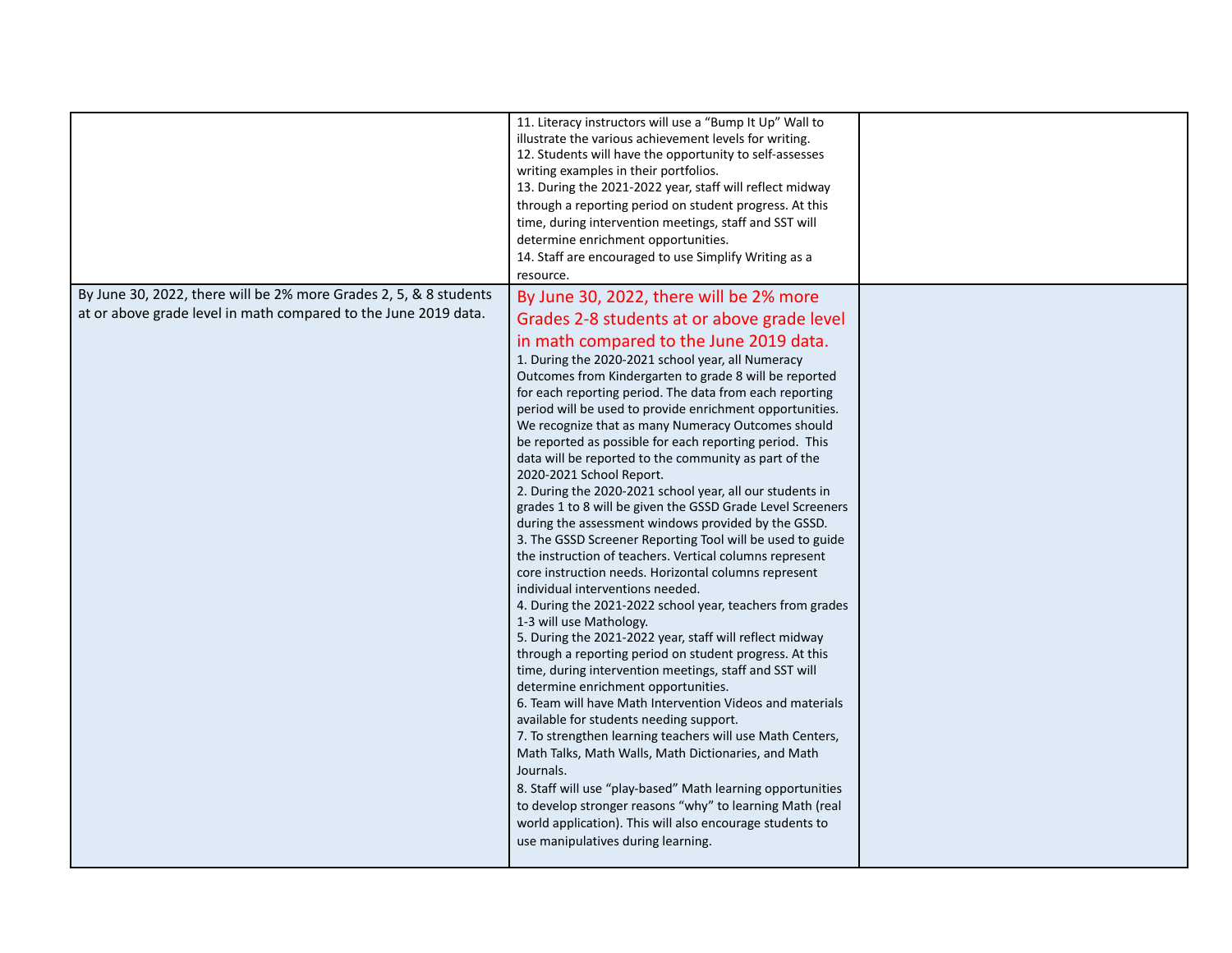|                                                                     | 9. Dr. Brass Math team will invite Math Coaches in as<br>professional learning.<br>10. Staff will refer to the GSSD Math Portal for assistance<br>in developing Math students.<br>11. Math instructors will use a variety of Formative<br>Assessment tools.                                                                                                                                                                                                                                                                                                                                                                                                                                                                                                                                                                                                                                                                                                                                                                                                                                                                                                                                                                                                                                                                                                                                                                                                                                                                                                                                                                                                                                                                                                                 |  |
|---------------------------------------------------------------------|-----------------------------------------------------------------------------------------------------------------------------------------------------------------------------------------------------------------------------------------------------------------------------------------------------------------------------------------------------------------------------------------------------------------------------------------------------------------------------------------------------------------------------------------------------------------------------------------------------------------------------------------------------------------------------------------------------------------------------------------------------------------------------------------------------------------------------------------------------------------------------------------------------------------------------------------------------------------------------------------------------------------------------------------------------------------------------------------------------------------------------------------------------------------------------------------------------------------------------------------------------------------------------------------------------------------------------------------------------------------------------------------------------------------------------------------------------------------------------------------------------------------------------------------------------------------------------------------------------------------------------------------------------------------------------------------------------------------------------------------------------------------------------|--|
| By June 30, 2022, the number of students in Grades 4 to 12          | By June 30, 2022, the number of students in Grades                                                                                                                                                                                                                                                                                                                                                                                                                                                                                                                                                                                                                                                                                                                                                                                                                                                                                                                                                                                                                                                                                                                                                                                                                                                                                                                                                                                                                                                                                                                                                                                                                                                                                                                          |  |
| reporting high levels of anxiety will reduce by 2% from spring 2021 | 4 to 12 reporting high levels of anxiety will reduce by                                                                                                                                                                                                                                                                                                                                                                                                                                                                                                                                                                                                                                                                                                                                                                                                                                                                                                                                                                                                                                                                                                                                                                                                                                                                                                                                                                                                                                                                                                                                                                                                                                                                                                                     |  |
| data.                                                               | 2% from spring 2021 data.                                                                                                                                                                                                                                                                                                                                                                                                                                                                                                                                                                                                                                                                                                                                                                                                                                                                                                                                                                                                                                                                                                                                                                                                                                                                                                                                                                                                                                                                                                                                                                                                                                                                                                                                                   |  |
|                                                                     |                                                                                                                                                                                                                                                                                                                                                                                                                                                                                                                                                                                                                                                                                                                                                                                                                                                                                                                                                                                                                                                                                                                                                                                                                                                                                                                                                                                                                                                                                                                                                                                                                                                                                                                                                                             |  |
|                                                                     | 1. During the 2021-2022 school year, staff and students<br>will continue to respect one another as been observed<br>through our "Don't Pick Up the Rope", "Zones of<br>Regulation", and Mindfulness Training opportunities.<br>2. Throughout the 2021-2022 school year identified<br>classrooms will participate in the Friends Training.<br>3. Before June 30, 2022 Dr. Brass School staff will<br>participate in book clubs for Professional Development on<br>Understanding Poverty and Ensouling Our School.<br>4. During the 2021-2022 school year, staff will be<br>encouraged to take Mental Health and First Aid Training.<br>5. Before June 30, 2022 Dr. Brass School will host or<br>encourage parents to participate in Triple P Parenting for<br>parents of our school community.<br>6. Before June 30, 2022 Dr. Brass School will have SIGN<br>provide parent engagement opportunities for families.<br>7. Monthly in 2021-2022, students will be able to share<br>their feelings in regard to Dr. Brass School. This will be<br>done through Google Docs and Student Voice Meetings.<br>8. Throughout the 2021-2022 school year staff and<br>students will continue to work on the skill of perseverance<br>by coaching students through tough situations and sticking<br>to the behaviour matrix/behaviour flowchart.<br>9. Hold kids accountable to cell phone policy to ensure<br>when students are present, they are present and engaged<br>and to allow for more social interaction.<br>10. We will take data from the "tell them from me" survey<br>each year.<br>11. Staff will utilize the green frisbee method to allow<br>students opportunities to self regulate and return to class.<br>Teachers are to teach proper usage so students can better |  |
|                                                                     | identify times when it's needed.                                                                                                                                                                                                                                                                                                                                                                                                                                                                                                                                                                                                                                                                                                                                                                                                                                                                                                                                                                                                                                                                                                                                                                                                                                                                                                                                                                                                                                                                                                                                                                                                                                                                                                                                            |  |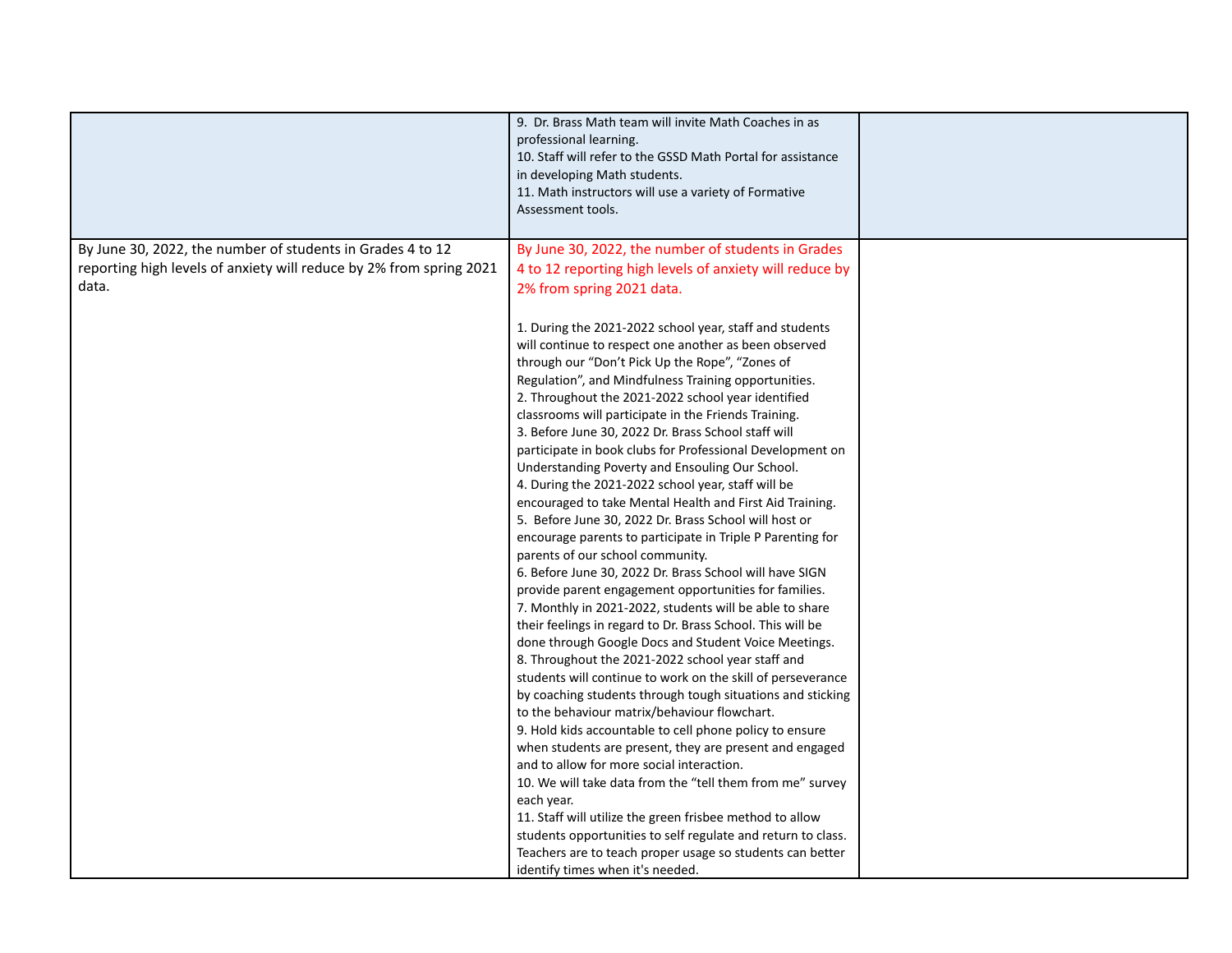| By June 30, 2022, the three-year graduation rate will increase by<br>2% from the June 2021 data. | By June 30, 2022, the three-year graduation<br>rate will increase by 2% from the June 2021<br>data.<br>Dr. Brass will utilize both the Success<br>1)<br>Coach and Indigenous Community<br>Worker to establish and maintain<br>lasting relationships with students and<br>families deemed at risk.<br>Encourage enrollment in academies to<br>2)<br>increase passion in learning.<br>Referring to Graduation Years rather<br>3)<br>than Grades<br>Refer to Writing, Reading, and Math<br>4)<br>plans to develop skills to graduate.<br>5) Student Support Interventions at Tier 2<br>and 3 levels.<br>Develop mentorship program between<br>6)<br>YRHS and Dr. Brass to start transitioning<br>our senior students to the highschool<br>so they are comfortable attending and<br>have connections and relationships<br>before grade 9.<br>7) Grad walk during grade 8 farewell<br>8) Use School attendance plan<br>See parental engagement plan to<br>9)<br>increase parental engagement<br>opportunities. |  |
|--------------------------------------------------------------------------------------------------|-----------------------------------------------------------------------------------------------------------------------------------------------------------------------------------------------------------------------------------------------------------------------------------------------------------------------------------------------------------------------------------------------------------------------------------------------------------------------------------------------------------------------------------------------------------------------------------------------------------------------------------------------------------------------------------------------------------------------------------------------------------------------------------------------------------------------------------------------------------------------------------------------------------------------------------------------------------------------------------------------------------|--|
| By June 30, 2022, the five-year graduation rate will increase by 2%<br>from the June 2021 data.  | By June 30, 2022, the five-year graduation<br>rate will increase by 2% from the June 2021<br>data.<br>Dr. Brass will utilize both the Success<br>1)<br>Coach and Indigenous Community<br>Worker to establish and maintain                                                                                                                                                                                                                                                                                                                                                                                                                                                                                                                                                                                                                                                                                                                                                                                 |  |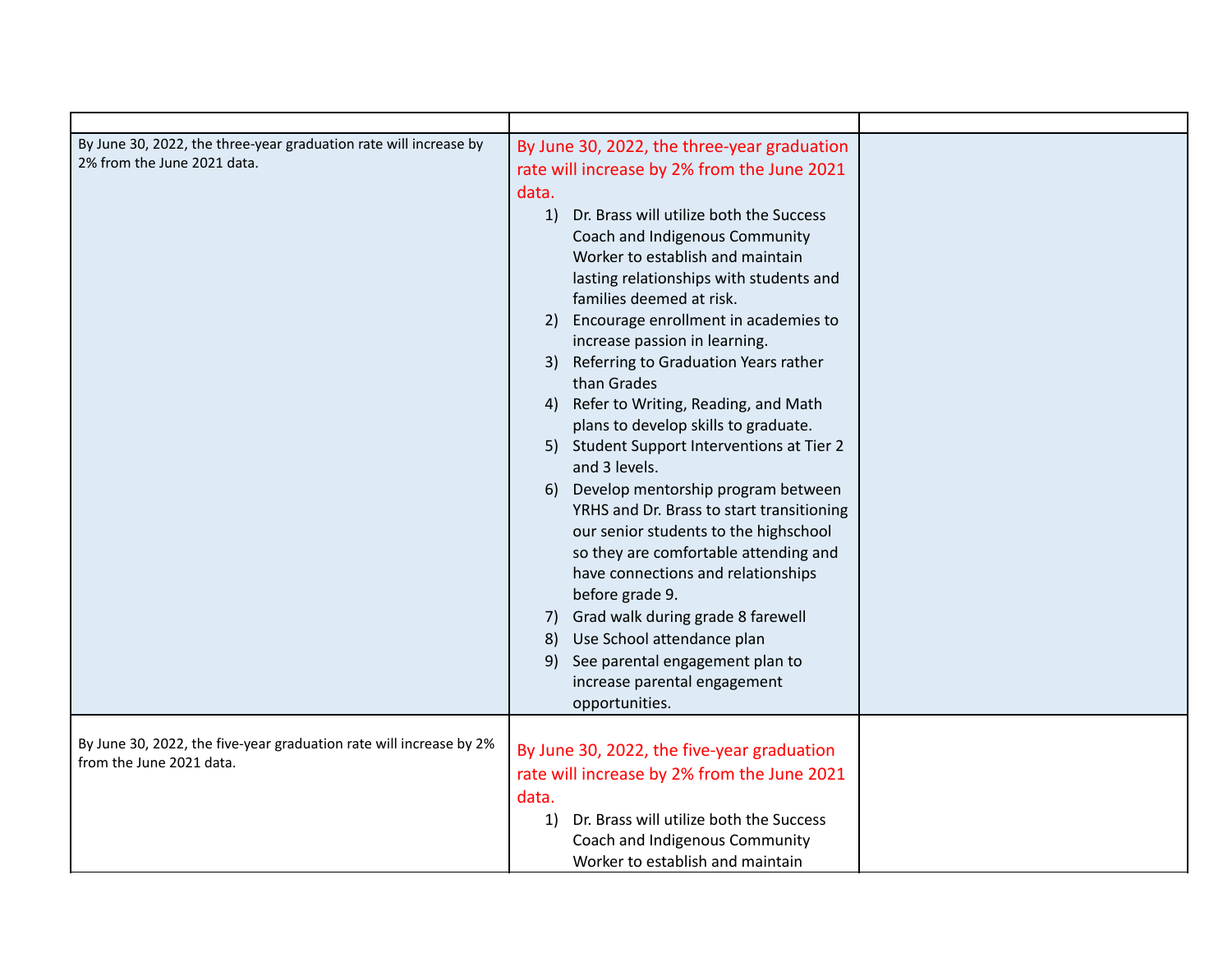|                                                               | lasting relationships with students and                                                |
|---------------------------------------------------------------|----------------------------------------------------------------------------------------|
|                                                               | families deemed at risk.                                                               |
|                                                               | Encourage enrollment in academies to<br>2)                                             |
|                                                               |                                                                                        |
|                                                               | increase passion in learning.                                                          |
|                                                               | Referring to Graduation Years rather<br>3)                                             |
|                                                               | than Grades                                                                            |
|                                                               | Refer to Writing, Reading, and Math<br>4)                                              |
|                                                               | plans to develop skills to graduate.                                                   |
|                                                               | Student Support Interventions at Tier 2<br>5)                                          |
|                                                               | and 3 levels.                                                                          |
|                                                               | Develop mentorship program between<br>6)                                               |
|                                                               | YRHS and Dr. Brass to start transitioning                                              |
|                                                               | our senior students to the highschool                                                  |
|                                                               | so they are comfortable attending and                                                  |
|                                                               | have connections and relationships                                                     |
|                                                               | before grade 9.                                                                        |
|                                                               | Grad walk during grade 8 farewell<br>7)                                                |
|                                                               | Use School attendance plan<br>8)                                                       |
|                                                               | See parental engagement plan to<br>9)                                                  |
|                                                               | increase parental engagement                                                           |
|                                                               | opportunities.                                                                         |
| By June 30, 2022, students in Grades 4 to 12 will report a 2% | By June 30, 2022, students in Grades 4 to 8                                            |
| increase in student intellectual engagement from spring 2021  | will report a 2% increase in student                                                   |
| data.                                                         | intellectual engagement from spring 2021                                               |
|                                                               |                                                                                        |
|                                                               | data.                                                                                  |
|                                                               | 1. During the 2021-2022 school year, Kindergarten - Grade                              |
|                                                               | 3 students will participate in Play-based learning. Grade                              |
|                                                               | 4-8 students will select one of five academies.                                        |
|                                                               | 2. Dr. Brass will develop a land based program to                                      |
|                                                               | encourage engagement and learning among our                                            |
|                                                               | indigenous population.                                                                 |
|                                                               | 3. Dr. Brass Admin will encourage hands on, experiential                               |
|                                                               | learning whenever possible.<br>4. During the 2021-2022 ELA teachers will have students |
|                                                               | maintain writing in a portfolio.                                                       |
|                                                               | 5. By June 30, 2022 all students will have the opportunity                             |
|                                                               | to enter the Young Saskatchewan Writers Contest.                                       |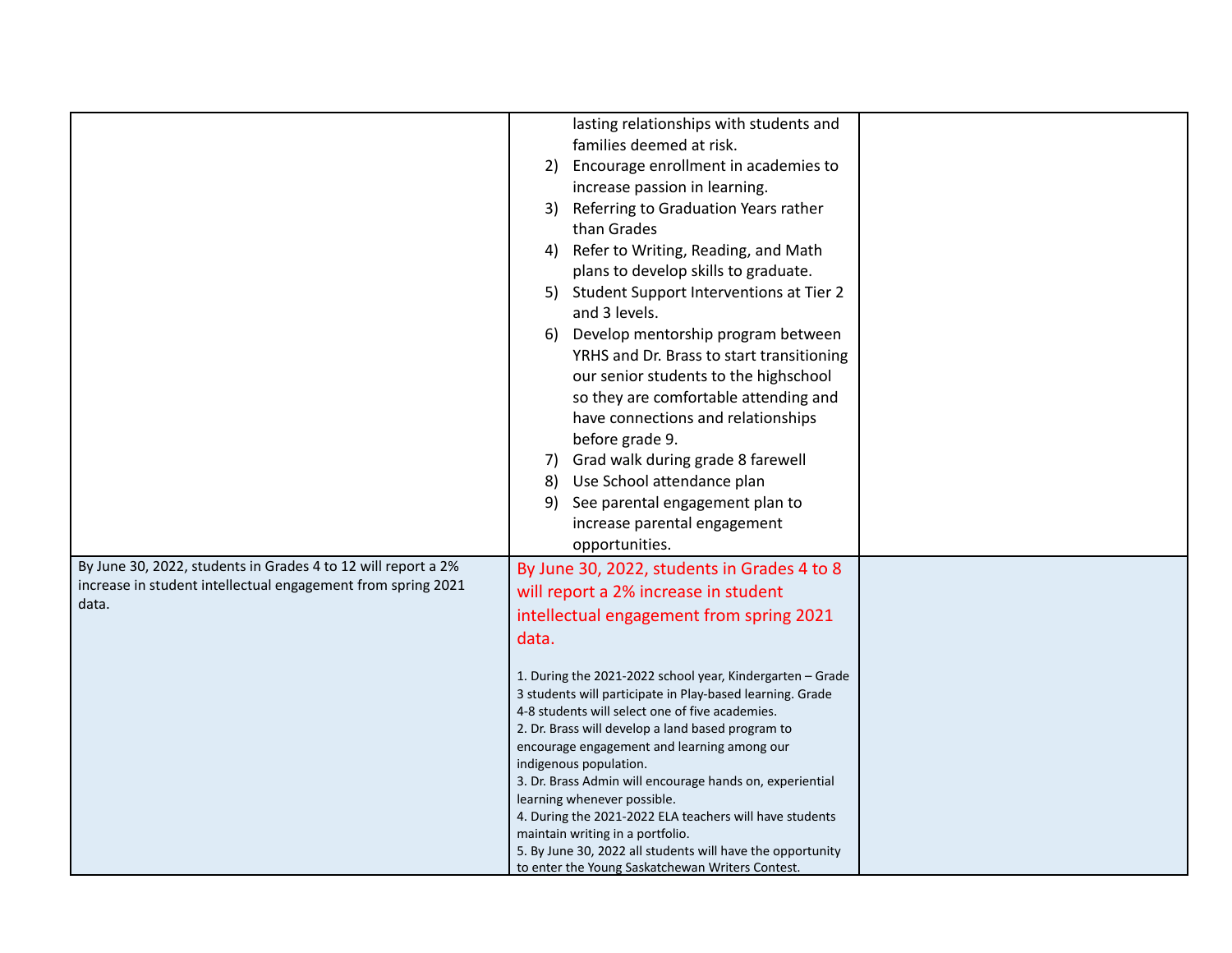|                                                                 | 6. By June 30, 2022 all students will have the opportunity<br>to write more reflectively about their lives. Writing for<br>more enjoyment through a writer's notebook.<br>7. Throughout the 2021-2022 school year teachers will<br>continue to use the practice of Guided Reading. Guided<br>Reading strengthens the students' skills and confidence<br>with reading.<br>8. In September 2021, students will participate in a Dr.<br>Brass T-Shirt contest.<br>9. During the 2021-2022 school year, teachers from<br>grades 1-3 will incorporate Mathology into curriculum<br>learning.<br>10. During the 2021-2022 school year, staff and students<br>will continue to respect one another as been observed<br>through our "Don't Pick Up the Rope", "Zones of<br>Regulation", and Mindfulness Training opportunities.<br>11. Throughout the 2021-2022 school year identified<br>classrooms will participate in the Friends Training.<br>12. Monthly in 2021-2022, students will be able to share<br>their feelings in regards to Dr. Brass School. This will be<br>done through Google Docs and Student Voice Meetings.<br>13. With the assistance of staff, Dr. Brass students<br>approved their behaviour Matrix.<br>14. Grade 6 - 8 classrooms will divide students based on<br>interests and abilities in math and ela to ensure<br>instruction is at their level, engaging, and challenging. |  |
|-----------------------------------------------------------------|-----------------------------------------------------------------------------------------------------------------------------------------------------------------------------------------------------------------------------------------------------------------------------------------------------------------------------------------------------------------------------------------------------------------------------------------------------------------------------------------------------------------------------------------------------------------------------------------------------------------------------------------------------------------------------------------------------------------------------------------------------------------------------------------------------------------------------------------------------------------------------------------------------------------------------------------------------------------------------------------------------------------------------------------------------------------------------------------------------------------------------------------------------------------------------------------------------------------------------------------------------------------------------------------------------------------------------------------------------------------------------------------------------|--|
| By June 30, 2022, GSSD will demonstrate a commitment to provide | By June 30, 2022, GSSD will demonstrate a                                                                                                                                                                                                                                                                                                                                                                                                                                                                                                                                                                                                                                                                                                                                                                                                                                                                                                                                                                                                                                                                                                                                                                                                                                                                                                                                                           |  |
| professional development and training to its staff based on the | commitment to provide professional development                                                                                                                                                                                                                                                                                                                                                                                                                                                                                                                                                                                                                                                                                                                                                                                                                                                                                                                                                                                                                                                                                                                                                                                                                                                                                                                                                      |  |
| four Aspirational Statements.                                   | and training to its staff based on the four                                                                                                                                                                                                                                                                                                                                                                                                                                                                                                                                                                                                                                                                                                                                                                                                                                                                                                                                                                                                                                                                                                                                                                                                                                                                                                                                                         |  |
|                                                                 | <b>Aspirational Statements.</b>                                                                                                                                                                                                                                                                                                                                                                                                                                                                                                                                                                                                                                                                                                                                                                                                                                                                                                                                                                                                                                                                                                                                                                                                                                                                                                                                                                     |  |
|                                                                 | Staff have the opportunity to put forward                                                                                                                                                                                                                                                                                                                                                                                                                                                                                                                                                                                                                                                                                                                                                                                                                                                                                                                                                                                                                                                                                                                                                                                                                                                                                                                                                           |  |
|                                                                 |                                                                                                                                                                                                                                                                                                                                                                                                                                                                                                                                                                                                                                                                                                                                                                                                                                                                                                                                                                                                                                                                                                                                                                                                                                                                                                                                                                                                     |  |
|                                                                 | PD suggestions as the budget allows and as                                                                                                                                                                                                                                                                                                                                                                                                                                                                                                                                                                                                                                                                                                                                                                                                                                                                                                                                                                                                                                                                                                                                                                                                                                                                                                                                                          |  |
|                                                                 | it aligns with their Growth Plans.                                                                                                                                                                                                                                                                                                                                                                                                                                                                                                                                                                                                                                                                                                                                                                                                                                                                                                                                                                                                                                                                                                                                                                                                                                                                                                                                                                  |  |

| <b>Engagement of All Students, Families and Communities</b> |                                                 |                             |
|-------------------------------------------------------------|-------------------------------------------------|-----------------------------|
| <b>Division Level</b>                                       | <b>School Level</b>                             |                             |
| <b>Division Outcomes</b>                                    | <b>School Level Outcome &amp;/or Work Plans</b> | <b>Evidence of Progress</b> |
|                                                             | (Supports Sector and Division)                  | (How Have You Done?)        |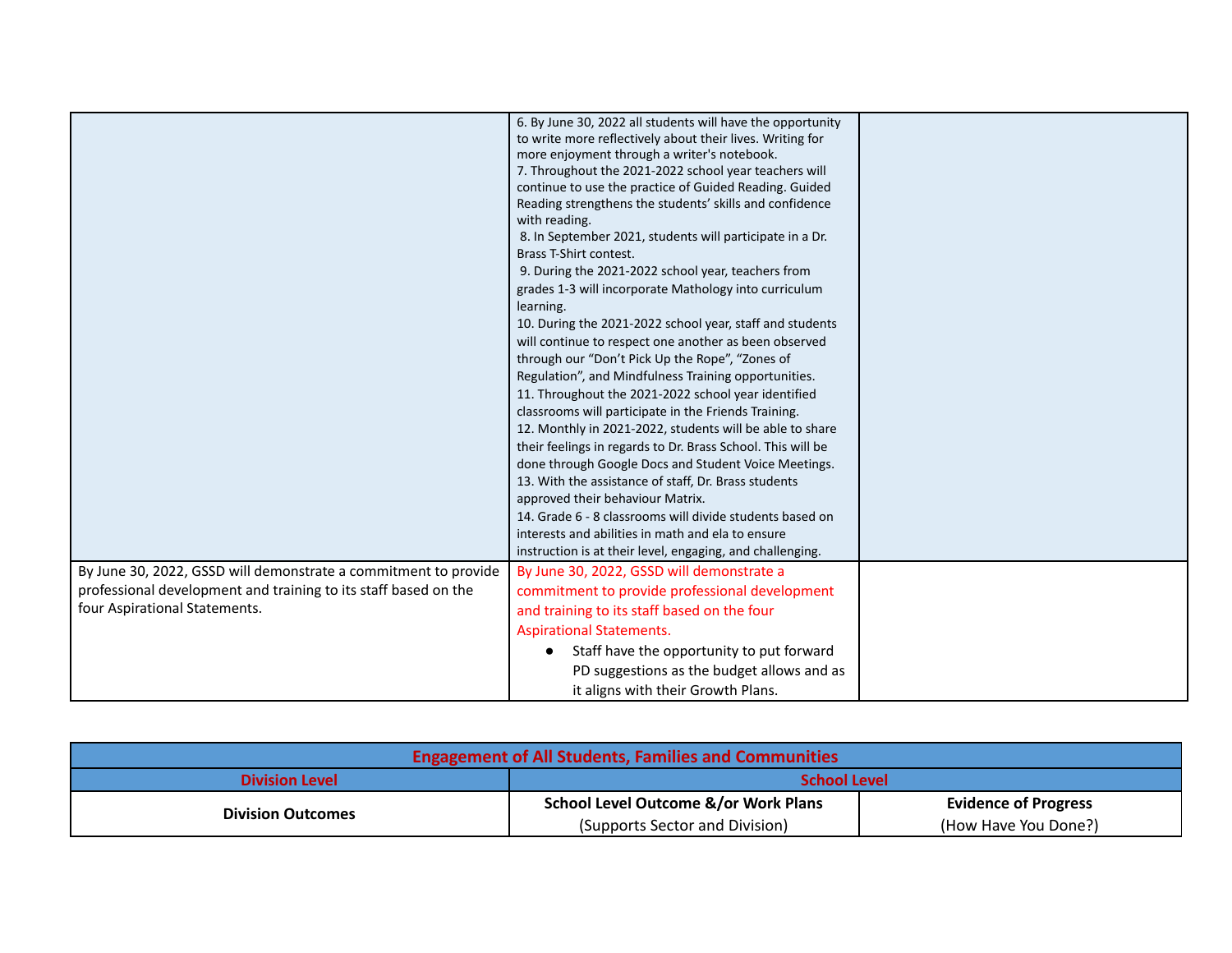| By June 30, 2022, all students will achieve a 2% increase in student | By June 30, 2022, all students will achieve a                                                                           |  |
|----------------------------------------------------------------------|-------------------------------------------------------------------------------------------------------------------------|--|
| attendance based on the June 2021 data.                              |                                                                                                                         |  |
|                                                                      | 2% increase in student attendance based                                                                                 |  |
|                                                                      | on the June 2021 data.                                                                                                  |  |
|                                                                      |                                                                                                                         |  |
|                                                                      | 1. Pumpkin carving event and pumpkin walk in October.                                                                   |  |
|                                                                      | 2. Terry Fox - September 24, 2021                                                                                       |  |
|                                                                      | 3. Providing play-based (real-life learning opportunities)                                                              |  |
|                                                                      | and academies to develop more engagement.                                                                               |  |
|                                                                      | 4. September 30 - Orange Shirt Day                                                                                      |  |
|                                                                      | 5. BEARS gym display. Take down the current poster board                                                                |  |
|                                                                      | and have the visual art students change it to the new                                                                   |  |
|                                                                      | BEARS responsibilities.                                                                                                 |  |
|                                                                      | 6. Have a community Spring BBQ. Families can come into                                                                  |  |
|                                                                      | our classrooms, take family portraits, stations, showcase<br>lifestyles, flags, friends programs, planting parties, and |  |
|                                                                      | last station take home a care package. Passports for each                                                               |  |
|                                                                      | station. If we are not allowed to do this inside, go outside                                                            |  |
|                                                                      | without food. Possibly have staggered starts. COVID                                                                     |  |
|                                                                      | pending.                                                                                                                |  |
|                                                                      | 7. Before January 2022, students will participate in a                                                                  |  |
|                                                                      | Writing Day.                                                                                                            |  |
|                                                                      | 8. DBA academy performance in February and May.                                                                         |  |
|                                                                      | 9. Regularly participate in meaningful learning                                                                         |  |
|                                                                      | opportunities and share with the school community.                                                                      |  |
|                                                                      | Online platforms and newsletter.                                                                                        |  |
|                                                                      | 10. Attendance Matters Notice - first month a phone call                                                                |  |
|                                                                      | home about attendance (yellow and red students), 2 <sup>nd</sup><br>month - notice sent home.                           |  |
|                                                                      | 11. Recognize patterns (last day of each month).                                                                        |  |
|                                                                      | 12. Recognize students each month for their commitment                                                                  |  |
|                                                                      | to school.                                                                                                              |  |
|                                                                      | 13. Education Week Celebrations                                                                                         |  |
|                                                                      |                                                                                                                         |  |
| By June 30, 2022, GSSD will increase our organization's cultural     | By June 30, 2022, GSSD will increase our                                                                                |  |
| competencies through division-wide processes and professional        | organization's cultural competencies                                                                                    |  |
| learning that grow our collective understanding about Indigenous     |                                                                                                                         |  |
| identity, histories, worldview, and systemic barriers.               | through division-wide processes and                                                                                     |  |
|                                                                      | professional learning that grow our                                                                                     |  |
|                                                                      | collective understanding about Indigenous                                                                               |  |
|                                                                      | identity, histories, worldview, and systemic                                                                            |  |
|                                                                      |                                                                                                                         |  |
|                                                                      | barriers.                                                                                                               |  |
|                                                                      |                                                                                                                         |  |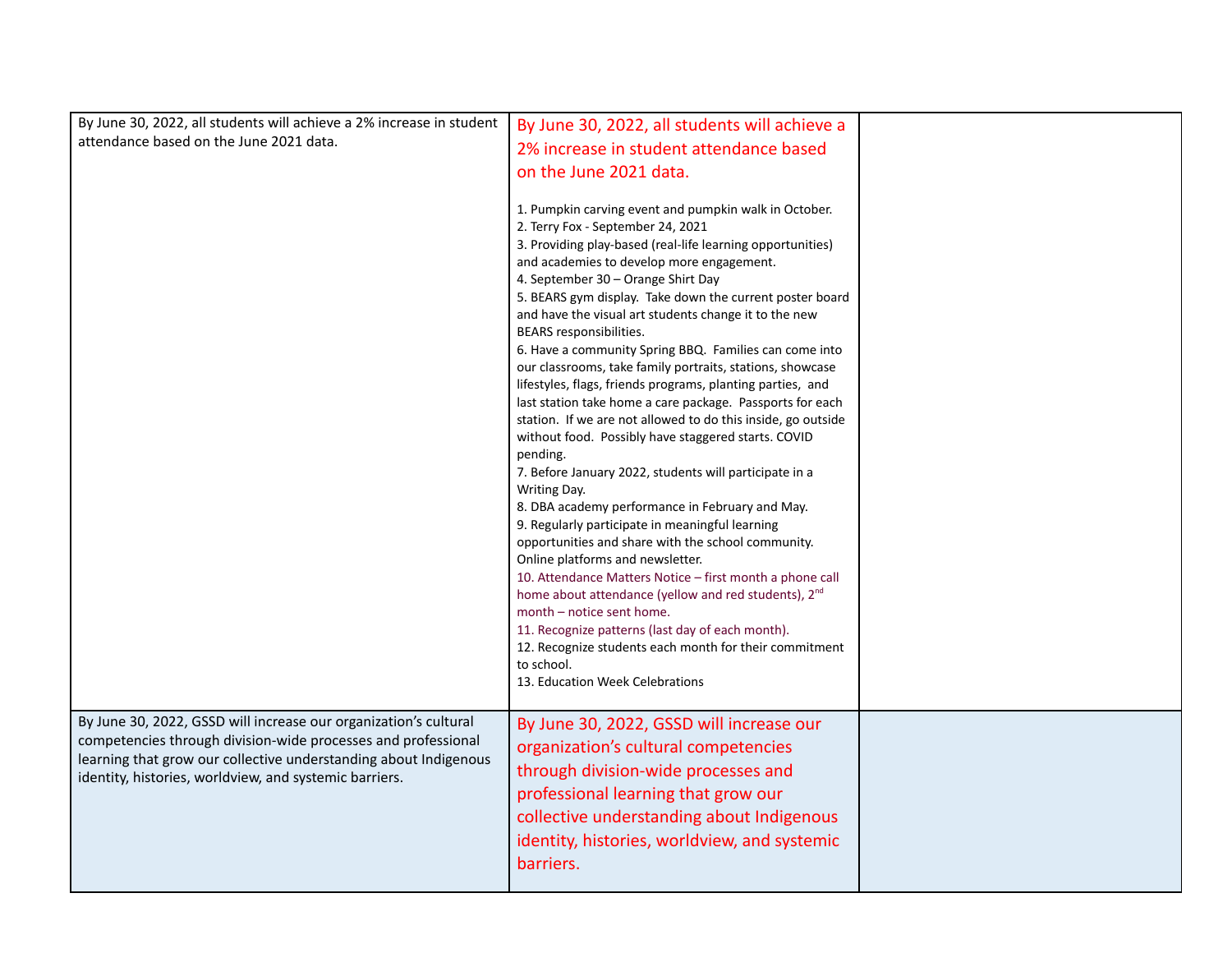|                                                                   | Throughout the 2021-2022 school year, each<br>1)                                      |
|-------------------------------------------------------------------|---------------------------------------------------------------------------------------|
|                                                                   | Monday on announcements and at assemblies<br>bring recognition to Treaty 4 Territory. |
|                                                                   | All students in grade 3-8 will participate in<br>2)                                   |
|                                                                   | monthly cultural activities.                                                          |
|                                                                   | Monthly Day 1 Activities:                                                             |
|                                                                   | Dr. Brass T-shirt contest<br>a)                                                       |
|                                                                   | June 23 - Grade 3-8 Multicultural Dance<br>b)                                         |
|                                                                   | Celebration.                                                                          |
|                                                                   | On September 30, 2020, all Dr. Brass students<br>3)                                   |
|                                                                   | and staff will wear an Orange Shirt to celebrate                                      |
|                                                                   | Orange Shirt Day.                                                                     |
|                                                                   | Throughout the year, Dr. Brass School will have<br>4)                                 |
|                                                                   | an elder share their cultural experiences with all                                    |
|                                                                   | students.                                                                             |
|                                                                   | Truth and Reconciliation Week Activities online -<br>5)                               |
|                                                                   | Eventbrite                                                                            |
| By June 30, 2022, GSSD will demonstrate a commitment to the       | By June 30, 2022, GSSD will demonstrate a                                             |
| establishment of new and reaffirmed partnerships.                 | commitment to the establishment of new and                                            |
|                                                                   | reaffirmed partnerships.                                                              |
|                                                                   | 1)<br>Mosaic                                                                          |
|                                                                   | 2)<br><b>Sports Grant</b>                                                             |
|                                                                   | Kids Sport<br>3)                                                                      |
|                                                                   | <b>Growing Citizens</b><br>4)                                                         |
|                                                                   | <b>Westburne Group (Nutrition)</b><br>5)                                              |
|                                                                   | Painted Hand Casino<br>6)                                                             |
|                                                                   | Dream Brokers<br>7)                                                                   |
| By June 30, 2022, GSSD will actualize an Early Years Engagement   | By June 30, 2022, GSSD will actualize an Early Years                                  |
| Network to enhance educational opportunities for early years      | Engagement Network to enhance educational                                             |
| students.                                                         | opportunities for early years students.                                               |
|                                                                   |                                                                                       |
| By June 30, 2022, GSSD will establish a First Nations, Métis, and | By June 30, 2022, GSSD will establish a First Nations,                                |
| Inuit Advisory Council to enhance educational opportunities for   | Métis, and Inuit Advisory Council to enhance                                          |
| Indigenous students.                                              | educational opportunities for Indigenous students.                                    |
|                                                                   | Elders<br>1)                                                                          |
|                                                                   | 2)<br>Indigenous Representative Member on SSC                                         |

| <b>Effective Policy and Procedures</b> |                                                 |                             |  |
|----------------------------------------|-------------------------------------------------|-----------------------------|--|
| <b>Division Level</b>                  | <b>School Level</b>                             |                             |  |
| <b>Division Outcomes</b>               | <b>School Level Outcome &amp;/or Work Plans</b> | <b>Evidence of Progress</b> |  |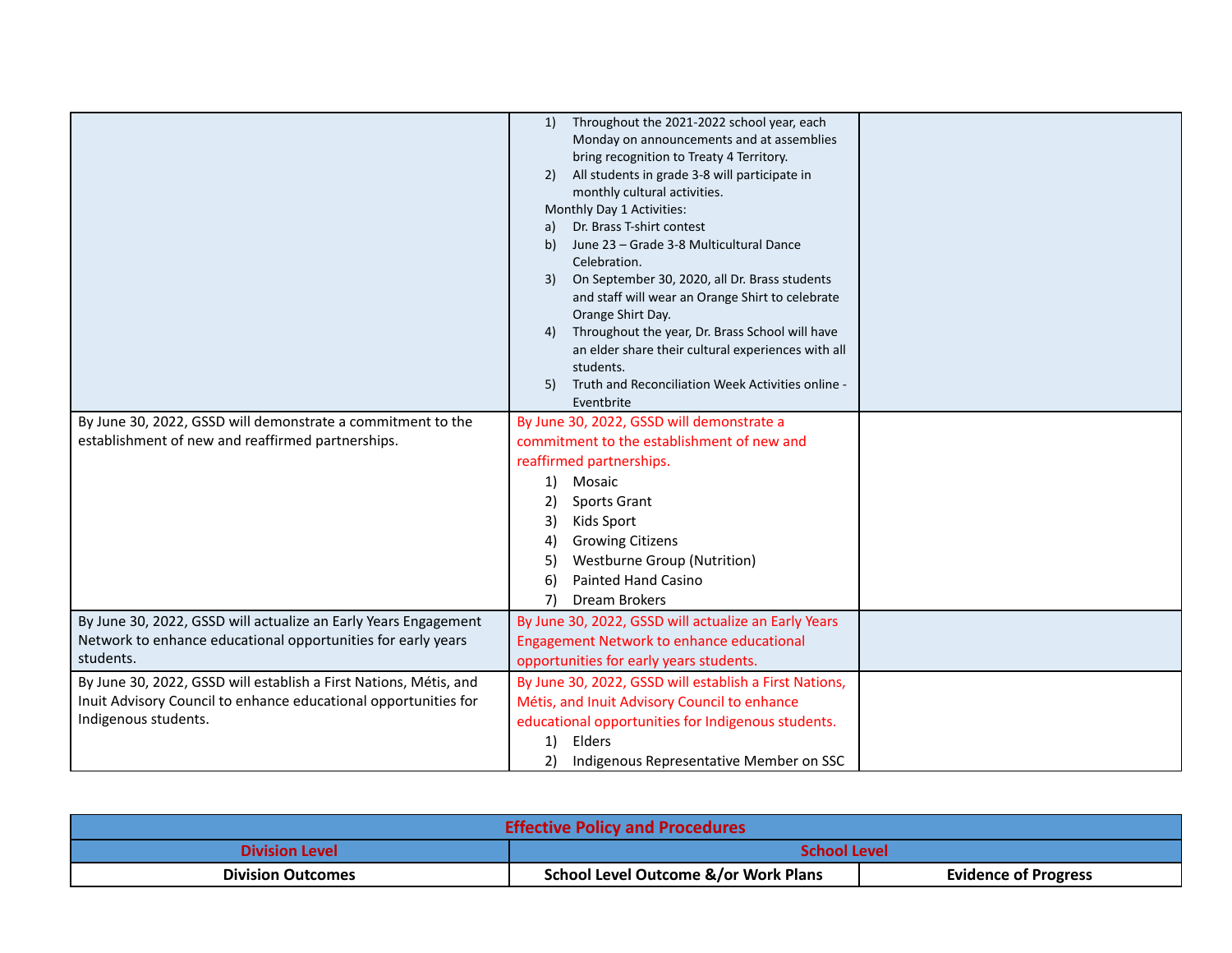|                                                               | (Supports Sector and Division)                      | (How Have You Done?) |
|---------------------------------------------------------------|-----------------------------------------------------|----------------------|
| By June 30, 2022, each functional area within GSSD will       | By June 30, 2022, each functional area within GSSD  |                      |
| demonstrate improvement in services through the development,  | will demonstrate improvement in services through    |                      |
| review, and revision of administrative procedures that reduce | the development, review, and revision of            |                      |
| barriers and enhance student success.                         | administrative procedures that reduce barriers and  |                      |
|                                                               | enhance student success.                            |                      |
|                                                               | 1)<br><b>Nutrition Program</b>                      |                      |
|                                                               | School Pantry - school sends food home to<br>2)     |                      |
|                                                               | families in need of food.                           |                      |
|                                                               | Christmas Hampers<br>3)                             |                      |
|                                                               | Warming Clothing for students in need<br>4)         |                      |
|                                                               | 5)<br><b>Student Scholarships for Academies</b>     |                      |
| By June 30, 2022, each functional area within GSSD will       | By June 30, 2022, each functional area within GSSD  |                      |
| demonstrate improvement in services through the development,  | will demonstrate improvement in services through    |                      |
| review, and revisions of processes that reduce barriers and   | the development, review, and revisions of processes |                      |
| enhance student success.                                      | that reduce barriers and enhance student success.   |                      |
|                                                               | Hats allowed and hoods up<br>1)                     |                      |
|                                                               | Clear consistent rules around no use of<br>2)       |                      |
|                                                               | personal devices(cell, ipads, tablets) to           |                      |
|                                                               | support being in an effort to support               |                      |
|                                                               | regulation and school engagement                    |                      |
|                                                               | no limitations on dress code except for<br>3)       |                      |
|                                                               | profanity and drug/alcohol/weapons but              |                      |
|                                                               | no policing of bodys                                |                      |
|                                                               | access to Green Frisbee (we will need a<br>4)       |                      |
|                                                               | plan)                                               |                      |
|                                                               | attendance policy plan (engage with<br>5)           |                      |
|                                                               | families)                                           |                      |
|                                                               | accessible and equitable lunch program for<br>6)    |                      |
|                                                               | all                                                 |                      |
|                                                               | 7)<br>clear, consistent rules in the behaviour      |                      |
|                                                               | matrix                                              |                      |
|                                                               | student handbook helping outline<br>8)              |                      |
|                                                               | expectations                                        |                      |
|                                                               | behaviour policy plan addressing and<br>9)          |                      |
|                                                               | educating students                                  |                      |
|                                                               | 10) have 1:1 devices to demonstrate student         |                      |
|                                                               | equality (reduce cell phone use)                    |                      |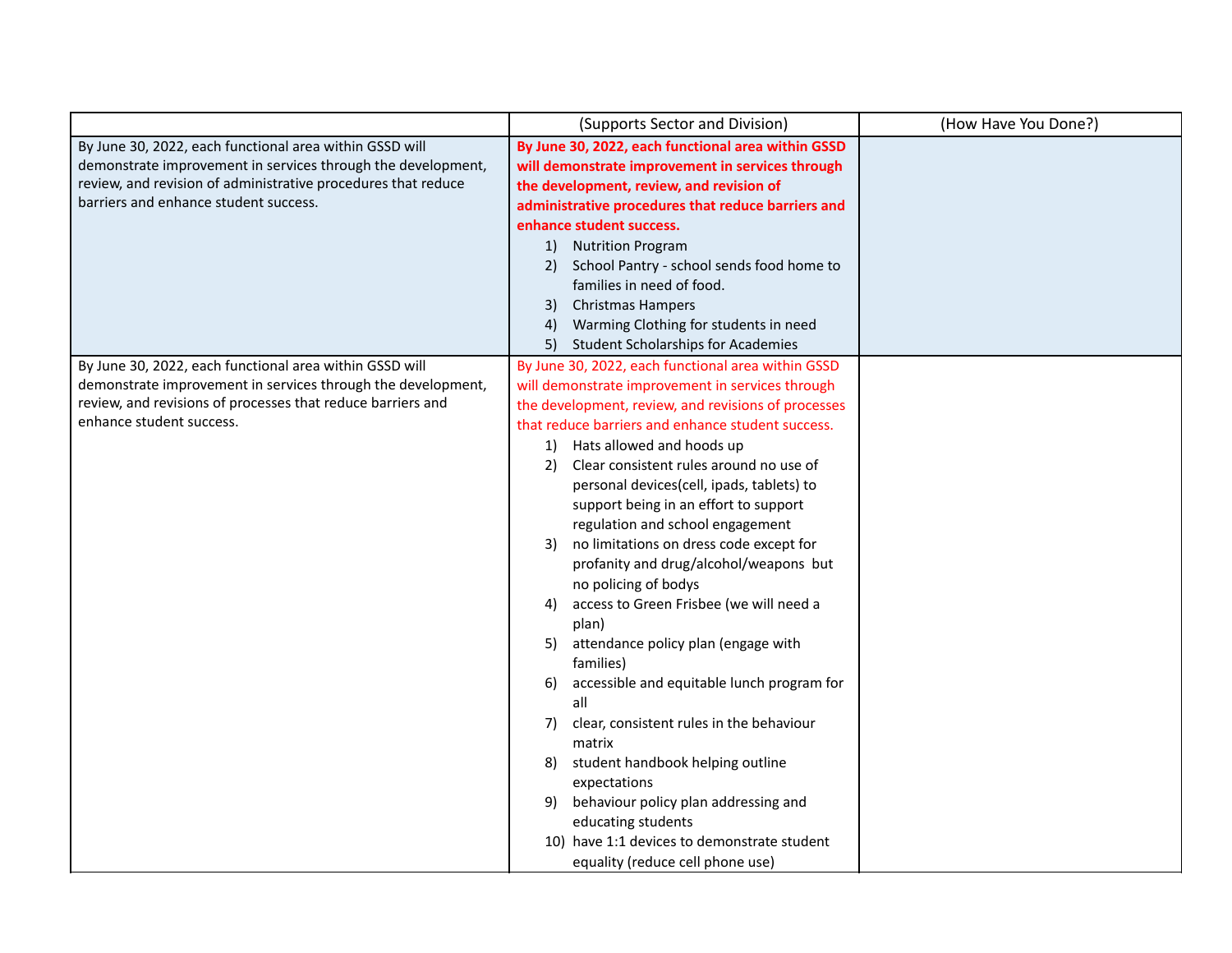|                                                                                                                                                                                                                     | 11) provide every classroom with a regulation<br>kit<br>alternate seating options (hockey stools,<br>12)<br>rockers)<br>13) standing desks                                                                                                                                                                                                                                                                                                                                                       |  |
|---------------------------------------------------------------------------------------------------------------------------------------------------------------------------------------------------------------------|--------------------------------------------------------------------------------------------------------------------------------------------------------------------------------------------------------------------------------------------------------------------------------------------------------------------------------------------------------------------------------------------------------------------------------------------------------------------------------------------------|--|
| By June 30, 2022, GSSD will implement systemic and transparent<br>approaches to find efficiencies and increase value for money<br>allowing the Division to respond to the challenges of student and<br>staff needs. | By June 30, 2022, GSSD will implement<br>systemic and transparent approaches to<br>find efficiencies and increase value for<br>money allowing the Division to respond to<br>the challenges of student and staff needs.<br>student scholarships (financial assistance<br>1)<br>for student programming provided by staff<br>dress down day funds)<br>apply for grants for kids to have access to<br>2)<br>items and programming<br>nutrition program (inclusive for all,<br>3)<br>donation basis) |  |

| <b>Healthy, Sustainable Physical and Social Environments</b>                                                             |                                                                                                                                                                                                                                                                                                                                                                                                |                             |  |
|--------------------------------------------------------------------------------------------------------------------------|------------------------------------------------------------------------------------------------------------------------------------------------------------------------------------------------------------------------------------------------------------------------------------------------------------------------------------------------------------------------------------------------|-----------------------------|--|
| <b>Division Level</b>                                                                                                    | <b>School Level</b>                                                                                                                                                                                                                                                                                                                                                                            |                             |  |
| <b>Division Outcomes</b>                                                                                                 | <b>School Level Outcome &amp;/or Work Plans</b>                                                                                                                                                                                                                                                                                                                                                | <b>Evidence of Progress</b> |  |
|                                                                                                                          | (Supports Sector and Division)                                                                                                                                                                                                                                                                                                                                                                 | (How Have You Done?)        |  |
| By June 30, 2022, students will report feeling welcomed, included<br>and feel a sense of belonging and caring at school. | By June 30, 2022, students will report feeling<br>welcomed, included and feel a sense of belonging<br>and caring at school.<br>Teacher will identify a mentor student to<br>1.<br>show new students around the school and provide<br>some insight to the school norms, procedures and<br>expectations.<br>2.<br>Mentorship program (buddy reading or<br>project based learning collaborations) |                             |  |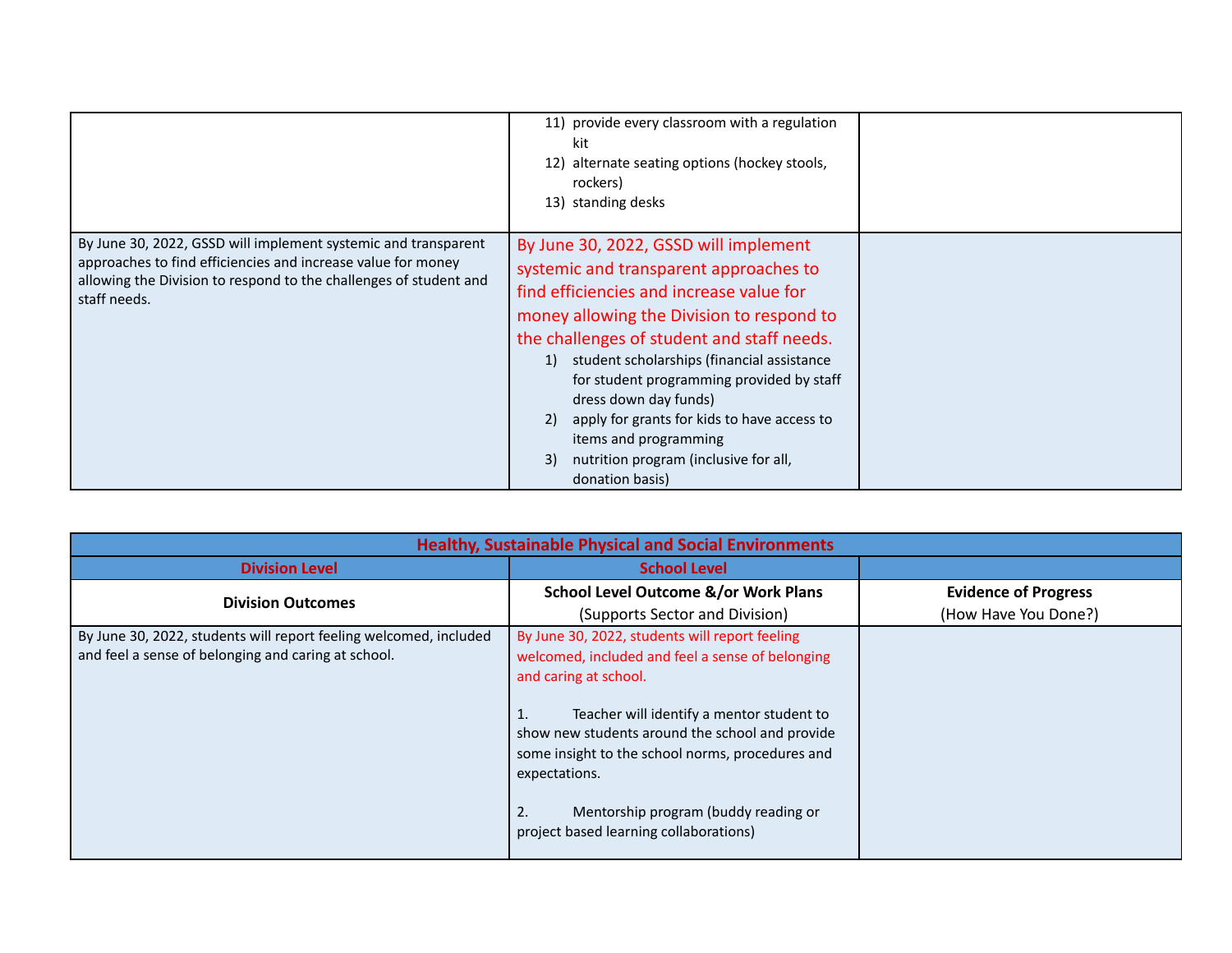|                                                                                                                                                                                         | 3.<br>All staff will commit to greeting students<br>upon school arrival every morning. Include<br>individual greetings (name, personal message when<br>possible)<br>4. Staff will check-in with students<br>5. Oh Canada-morning routines- including<br>drumming.                                                                                                                                                                                                                                |  |
|-----------------------------------------------------------------------------------------------------------------------------------------------------------------------------------------|--------------------------------------------------------------------------------------------------------------------------------------------------------------------------------------------------------------------------------------------------------------------------------------------------------------------------------------------------------------------------------------------------------------------------------------------------------------------------------------------------|--|
| By June 30, 2022, staff will report feeling welcomed, included and<br>feel a sense of belonging and caring at work.                                                                     | By June 30, 2022, staff will report feeling welcomed,<br>included and feel a sense of belonging and caring at<br>work.<br>1. Staff as a collective will welcome new staff<br>to the building to answer questions,<br>check-in with and consult with.<br>2. All new staff will be given Dr. Brass attire to<br>wear for spirit and dress-down days.                                                                                                                                               |  |
| By June 30, 2022, students will develop mental fitness (state of<br>well-being and having a positive sense of how we feel, think, and act) to identify<br>emotions and access supports. | By June 30, 2022, students will develop mental<br>fitness (state of well-being and having a positive<br>sense of how we feel, think, and act) to identify<br>emotions and access support.<br>1) Michelle will provide Zones of Regulation<br>presentation to all classrooms<br>2) Staff will encourage students to identify<br>emotions through conversations and<br>regulate (the earlier, the better).<br>Nutrition program (healthy body=healthy<br>3)<br>mind and ability to manage emotions |  |
| By June 30, 2022, staff will develop mental fitness (state of well-being<br>and having a positive sense of how we feel, think, and act) to identify<br>emotions and access supports.    | By June 30, 2022, staff will develop mental fitness<br>(state of well-being and having a positive sense of<br>how we feel, think, and act) to identify emotions<br>and access supports.                                                                                                                                                                                                                                                                                                          |  |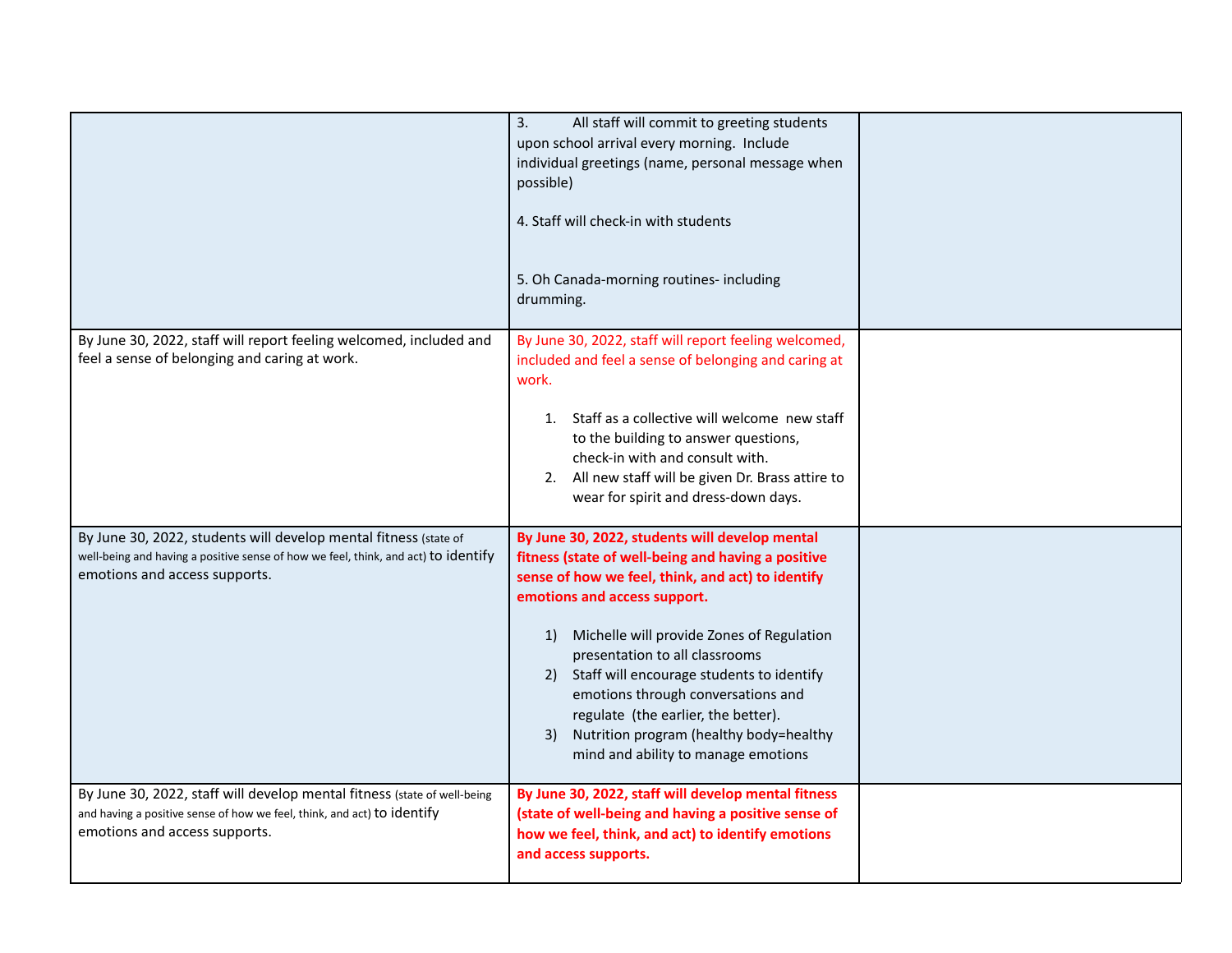|                                                                    | 1. Staff will have one identified support staff        |  |
|--------------------------------------------------------------------|--------------------------------------------------------|--|
|                                                                    | as a "go-to". This staff member will provide           |  |
|                                                                    | check-ins.                                             |  |
|                                                                    | 2. Staff will support work/life balance and            |  |
|                                                                    | encourage each other to maintain this.                 |  |
| By June 30, 2022, students will receive timely and responsive      | By June 30, 2022, students will receive timely and     |  |
| evidence-based prevention and intervention services at school.     | responsive evidence-based prevention and               |  |
|                                                                    | intervention services at school.                       |  |
|                                                                    |                                                        |  |
|                                                                    | 1. 25% of staff will be trained in Mental Health       |  |
|                                                                    | First Aid by June 30, 2022                             |  |
|                                                                    | 2. 10% of staff will be trained in ASIST training      |  |
|                                                                    | (suicide intervention) by June 30, 2022                |  |
|                                                                    | 3. Adhering to R360 procedures and                     |  |
|                                                                    | behaviour matrix                                       |  |
|                                                                    | 4. Connecting students to Michelle when                |  |
|                                                                    | necessary                                              |  |
|                                                                    |                                                        |  |
| By June 30, 2022, students and families will report that they know | By June 30, 2022, students and families will report    |  |
| where to turn for more intensive support when needed.              | that they know where to turn for more intensive        |  |
|                                                                    | support when needed.                                   |  |
|                                                                    |                                                        |  |
|                                                                    | 1. Kevin, Joletta, Noel, Elora will connect with       |  |
|                                                                    | families when necessary.                               |  |
|                                                                    | 2. Attendance policy documents in Google               |  |
|                                                                    | Drive will be regularly maintained and                 |  |
|                                                                    | referrals will be made according to the                |  |
|                                                                    | procedure outlined.                                    |  |
| By June 30, 2022, GSSD will enhance the physical facilities        | By June 30, 2022, GSSD will enhance the physical       |  |
| occupied by students and staff to ensure health and well-being.    | facilities occupied by students and staff to ensure    |  |
|                                                                    | health and well-being.                                 |  |
|                                                                    |                                                        |  |
|                                                                    | Accessible bathrooms for students with needs and       |  |
|                                                                    | gender neutral to be discussed prior to next school    |  |
|                                                                    | year with the GSSD                                     |  |
| By June 30, 2022, all high schools will have established alliances | By June 30, 2022, all high schools will have           |  |
| for gender and sexual diversity.                                   | established alliances for gender and sexual diversity. |  |
|                                                                    |                                                        |  |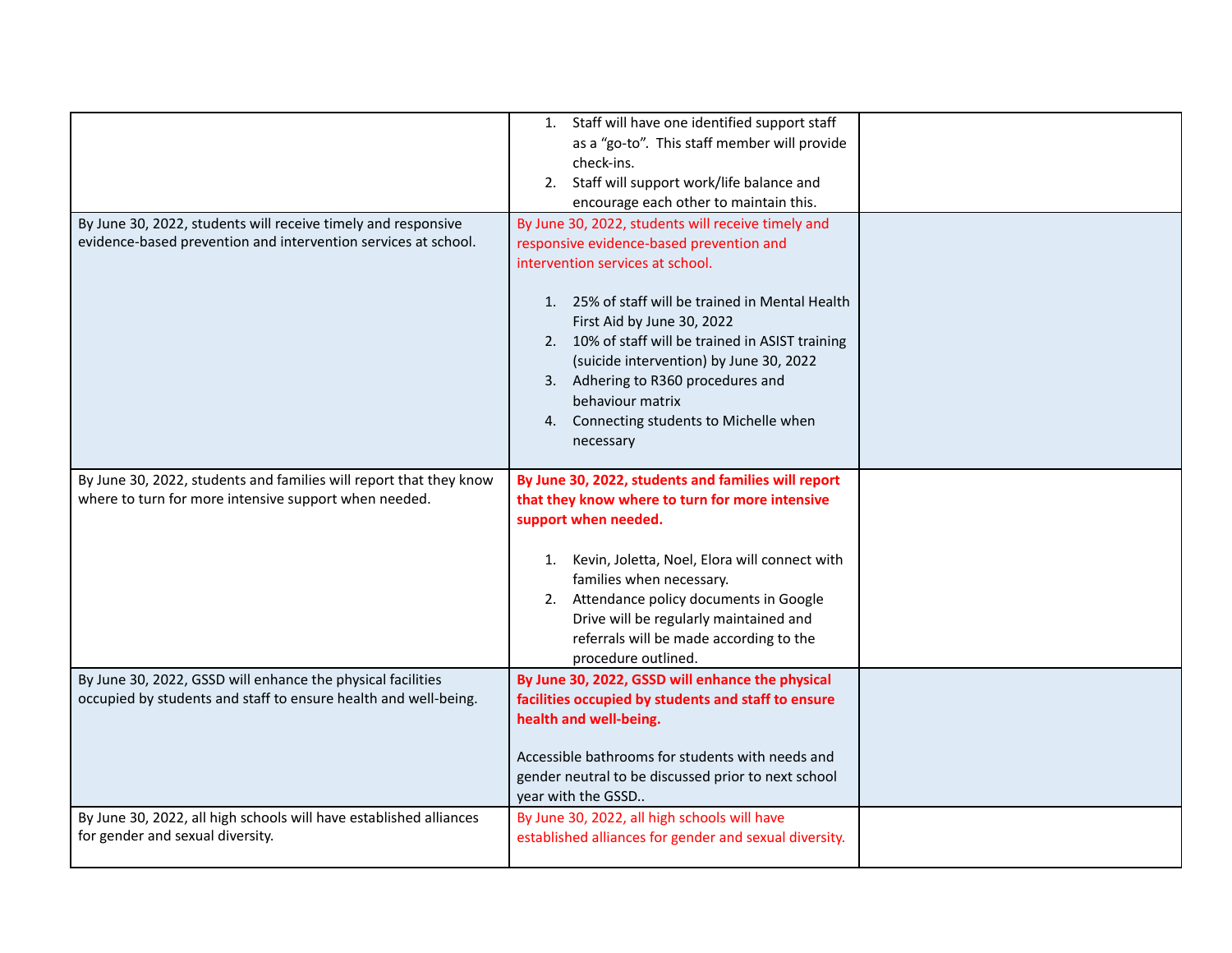|  | s will have a Social Activism group<br>-Bras.<br>. וש |  |
|--|-------------------------------------------------------|--|
|  | t addresses student diversity in school.<br>that      |  |

#### **COMPONENT THREE - THE REVIEW PLAN**

Three times per year, the school team should unpack their LIP. Emphasis should be placed on results. The following questions may be used as **prompts for discussion.**

- What is on and off target?
- What do we need to adapt in our plan?
- What can we do to be more effective as a team?
- What can I do to be a more effective team member?

### **COMPONENT FOUR - THE COMMUNICATION PLAN**

**How will the plan and progress be communicated to the school community**? Note, a copy of the signed School Level Plan should be posted on the school website.

**In-School Administrator(s) Signature Date**

In-School Administrator(s) Signature

**School Community Council Chairperson Signature Date**

Date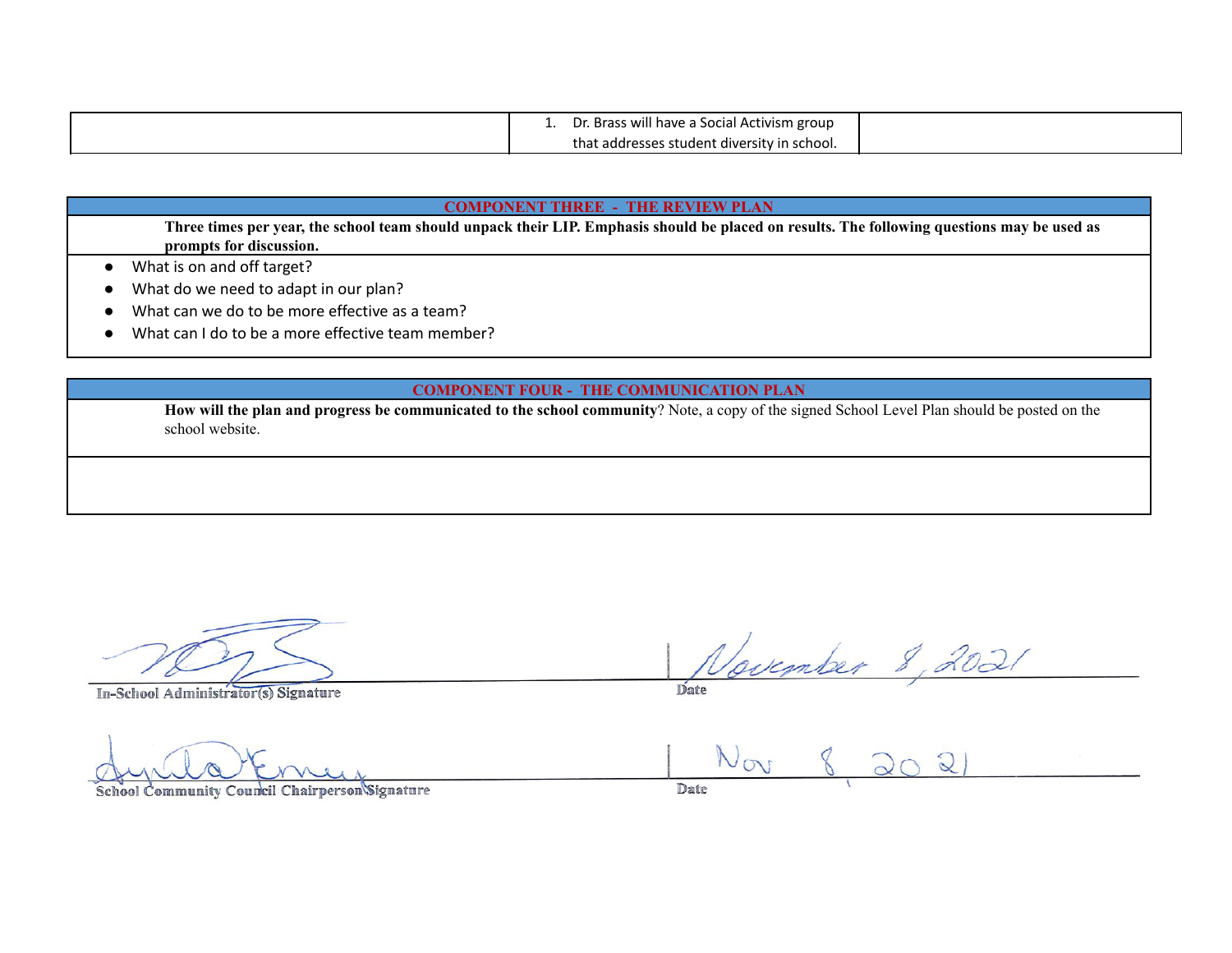# **Learning Improvement Plan Resources**

# **Strategic Plan Cascade**

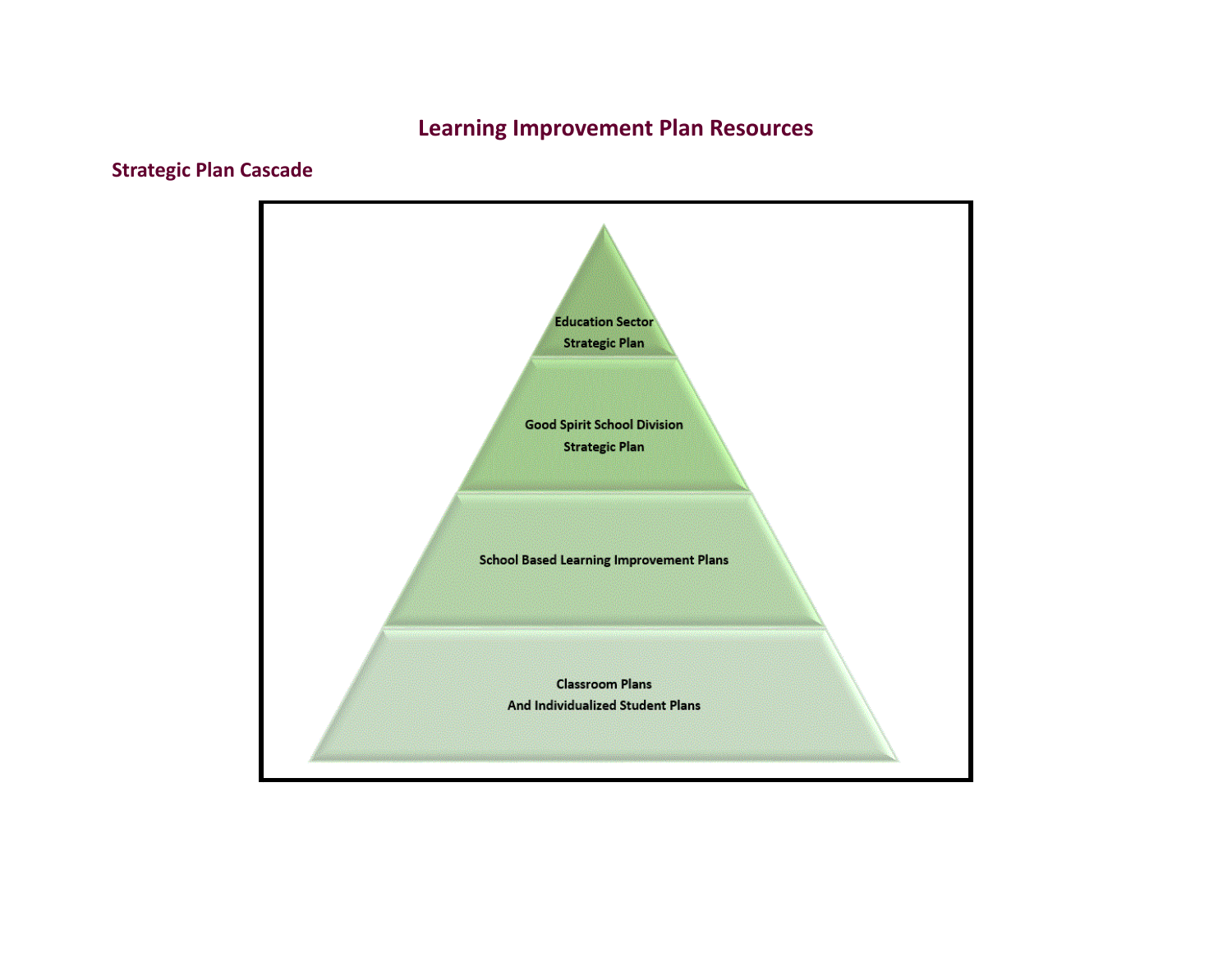## **GSSD Student Success Framework**



**GSSD Attendance Pyramid of Interventions**